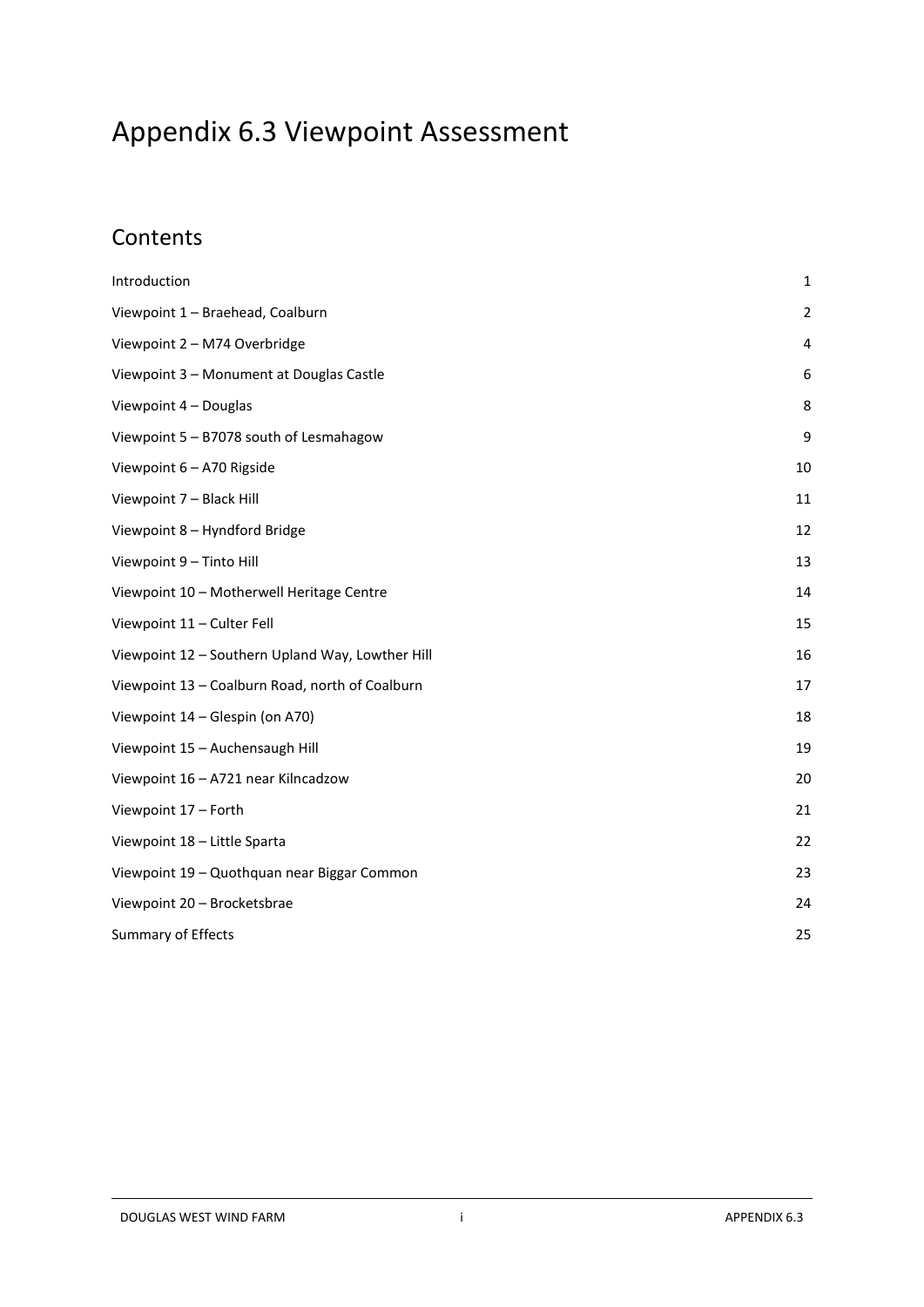This page is intentionally blank.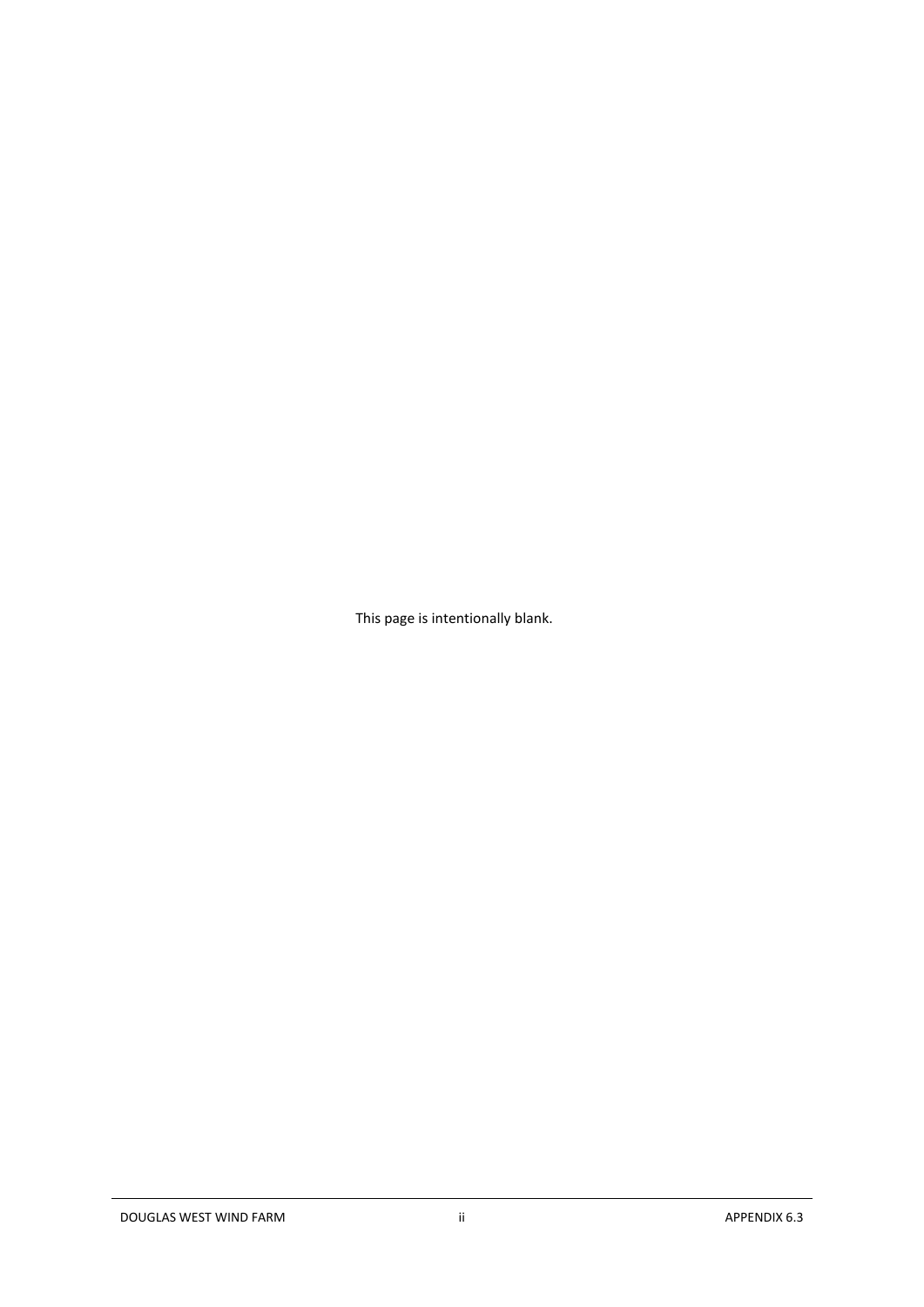# APPENDIX 6.3 Viewpoint Assessment

### <span id="page-2-0"></span>*Introduction*

This Appendix provides an assessment of the visual effects of the Revised Development from a selection of 20 viewpoints. For each of the assessment viewpoints a short description is given of the baseline view followed by a description of the features of the Revised Development which would be visible from that viewpoint. For each viewpoint there is a comment on how vegetation, buildings or topography would affect the visibility of the turbines. A comment on the sensitivity of the viewpoint, the magnitude of change experienced and the significance of visual impacts is given for each viewpoint. Finally, a judgement is provided regarding whether the overall effect for each viewpoint is considered to be significant or not in terms of the EIA Regulations.

A summary of the sensitivity of the viewpoint, magnitude of change in the view and significance of effect is given in Table A6.3.1 of this Appendix and is replicated at Table 6.7 of the LVIA (ES Volume 1, Chapter 6). Where a viewpoint is representative of more than one type of visual receptor, the significance rating carried forward to Table A6.3.1 (replicated at Table 6.7 of Chapter 6) is the rating that represents the most sensitive receptor group represented by the viewpoint. Each assessment viewpoint is illustrated in Volume 4 of the ES. In order to illustrate the potential cumulative situation, 360 degree cumulative wireframes have also been produced, illustrating all schemes in the local area which are operational, under construction, consented and the subject of a full planning application. The cumulative wireframes are presented in Figures 6.41 to 6.60.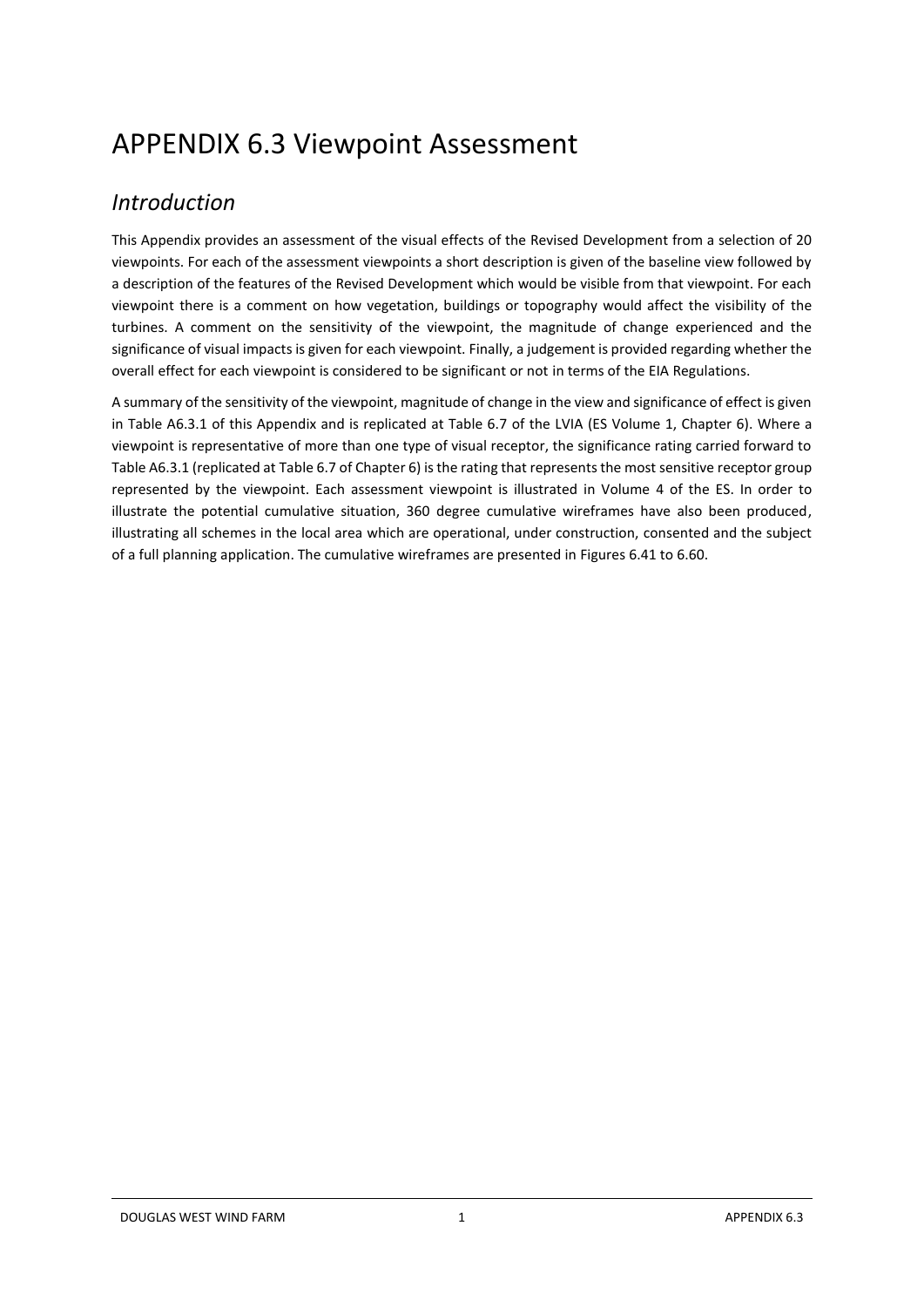### <span id="page-3-0"></span>*Viewpoint 1 – Braehead, Coalburn*

#### *Nature and Sensitivity of the Baseline View*

This viewpoint is representative of the most open views from certain properties at Braehead, Coalburn, orientated in a southerly direction. Viewpoint 1, as illustrated within Volume 4a of this LVIA, was taken from the track at the easternmost part of Midfield Road.

Viewpoint 1 illustrates the views towards the Revised Development from a publicly accessible location where garden vegetation and fences do not completely obscure views of the proposed turbines.

From this viewpoint, the primary experience is that of a view across a remediated colliery landscape which has been restored to a semi-natural state and includes areas of rough grassland and newly planted coniferous trees. In the distance, large blocks of plantation forestry and existing wind turbine development can be seen along and atop of the hills, forming the skyline from this location. In the foreground there is a relatively flat area of unmanaged grassland which extends to the edge of the immediate plateau on which the housing is located before falling away into the former opencast coal site in the middle distance of the view. Vegetation primarily consists of rough, overgrown grasses and some scrub as well as an unmanaged row of deciduous trees. In the middle distance an area of plantation begins to rise up to the skyline beyond the land falling away to the south. In the far distance, Henry's Hill is visible and is covered in coniferous plantation. The Hagshaw Hill and Extension wind turbines are visible at the top of Henry's Hill and follow the contours of the hillside. To the south-west of the viewpoint, the existing Nutberry Wind Farm can be seen through the winter vegetation.

As the viewpoint represents the view from certain residential properties located at Braehead, Coalburn, it is considered to be of high sensitivity to change in the view.

#### **Magnitude of Change**

From this viewpoint the Revised Development will be clearly visible; however, any of the associated infrastructure would be screened by the intervening landform.

At a distance of approximately 1,376 m from the nearest turbine, the proposed turbines would form prominent features in the view in a southerly direction. They would undeniably appear as taller structures than the existing Hagshaw Hill and Extension turbines, but this in part is due to their closer proximity to the viewpoint. The Revised Development would also cover a large extent of the mid-ground of the view, with the furthest turbines, T12 and T13, being located over 2.5 km from this viewpoint.

Each of the hubs of the Revised Development is theoretically visible above the immediate ridge line in the view. Turbines 1 and 2 appear more prominent in the view due to the lack of intervening vegetation and the turbine hubs and blades are completely visible. The lower halves of turbines 3 to 13 are partially or heavily screened by the intervening landform and vegetation in the near landscape, reducing the level of visual impact. The Revised Development would be partially visible with views of most of the turbines heavily filtered during the winter months with visibility reduced due to intervening vegetation during late spring through to early autumn. It is noted that the view presented was selected as a representative view of residential receptors in the area. It has been assessed that views from the properties along the southern roadside of Midfield Road will include direct theoretical views towards the proposed turbines. However, rear garden fences and mature vegetation will limit the opportunities to view the proposed turbines. Views from first-storey windows would experience slightly clearer views above, and through, the lighter density vegetation of the tree canopies. Clearer views towards the Revised Development are available from the fence line of the local fields as seen in the photomontage for this viewpoint. Such views have been recognised as part of the assessment and considered when determining the overall magnitude of change and the worst-case scenario for the purposes of this LVIA.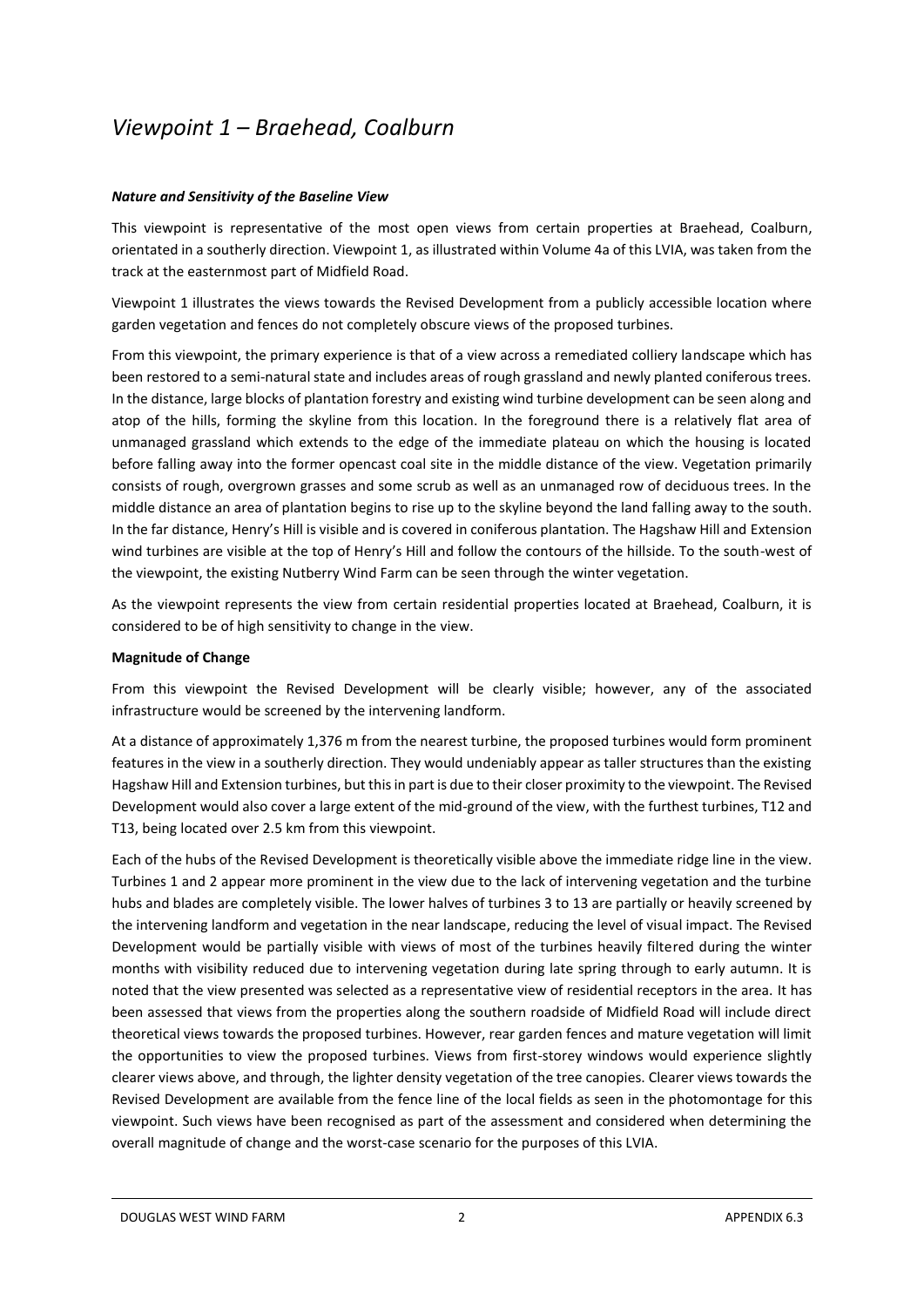The addition of the Revised Development would result in a worst-case high magnitude of change in the view from this location.

#### *Significance of Effect*

Analysis and professional judgment have been applied to this viewpoint location and it is considered that the Revised Development would result in a worst-case **major** level of effect on the views and visual amenity experienced by certain visual receptors at Braehead during the winter months. This level of effect is therefore deemed to be significant in line with EIA regulations. The overall level of effect would be slightly reduced during the summer months due to additional screening provided by tree foliage; however, the overall impact will remain significant.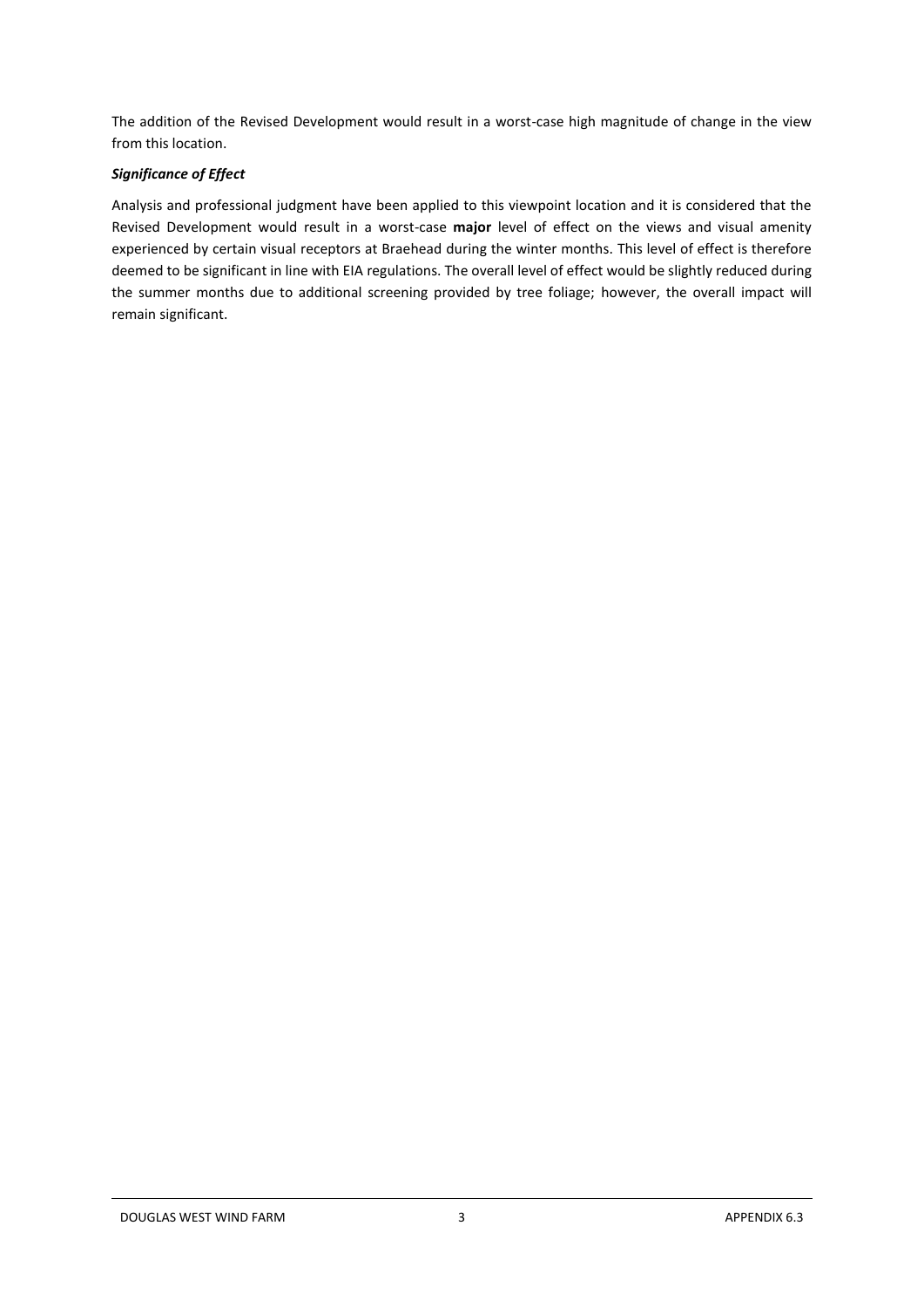### <span id="page-5-0"></span>*Viewpoint 2 – M74 Overbridge*

#### *Nature and Sensitivity of the Baseline View*

This viewpoint is representative of the views of transient users of the minor road crossing the M74 motorway. The photograph has been taken adjacent to the bridge which crosses over the M74 motorway, on the road which travels between the B7078 towards Douglas Water. This is to demonstrate the availability for clear views which can be gained in the direction of the site from the bridge.

This viewpoint was originally selected to assess the potential impacts of the Revised Development upon the M74 motorway. However, after analysis of the motorway route, and the anticipated low sensitivity and orientation of the driver's line of sight being away from the turbines resulting in limited opportunities to view the proposed turbines, it was decided that a greater effect would be experienced from the minor road crossing the motorway. When travelling in vicinity of the viewpoint in a northerly direction along the M74, the Revised Development site would be located behind the receptor. When travelling in a southerly direction, the site would be seen perpendicular to the road in a south-westerly direction. Beyond the immediate views of the motorway infrastructure, views extend towards a predominantly rural landscape with the landform undulating and rising towards hills in the distance. The intervening land in the direction of the site includes the recently regenerated opencast coal site. The vegetation cover consists primarily of grassland which appears to be a combination of managed and unmanaged fields. Individual trees and tree belts are scattered across the landscape. Plantations can be seen in the distance, and cover many of the hill tops in the far distance.

The B7078 runs parallel to the motorway, and although relatively quiet, fast moving vehicles can be seen crossing the landscape along this route as well as the M74. Telegraph poles and overhead wires follow the B7078, and extend into the distance. Several farmsteads are scattered across the landscape, many of which are protected by tree shelter belts. Evidence of quarrying/opencast activity is also visible in the middle distance. A site of large, commercial scale storage/distribution warehouses can be seen from the viewpoint and the Hagshaw Hill and Extension turbines are clearly visible at the top of Henry's Hill. The Nutberry Wind Farm is also visible within the view.

As this viewpoint represents the view from a minor road, the receptors are considered to be of medium sensitivity to change in the view.

#### **Magnitude of Change**

Where gaps in roadside vegetation allow clear views towards the Revised Development along short sections of the road, all 13 turbines will be clearly visible. This viewpoint is situated approximately 3,358 m from the nearest turbine (T7).

The proposed turbines would appear evenly distributed around the northern extents of Arkney Hill with the Hagshaw Hill turbines located directly behind within a narrow angle of view. Nutberry Wind Farm is located to the south-west of the proposed turbines and the visual separation of this wind farm from the Revised Development will remain. The proposed turbines would form a prominent additional feature in the landscape and will be seen in combination with other features such as the large scale commercial storage/distribution warehouses and existing wind turbines. Some slight stacking is seen across some of the turbines in the eastern part of the site and ground workings and access tracks will be visible for the turbines situated in the clearing (illustrated at Figure 6.42).

At this distance, considering the angle of view in which the turbines will be seen from this elevated position, and in the context of the existing view, it is considered that there will be a high magnitude of change.

DOUGLAS WEST WIND FARM 4 APPENDIX 6.3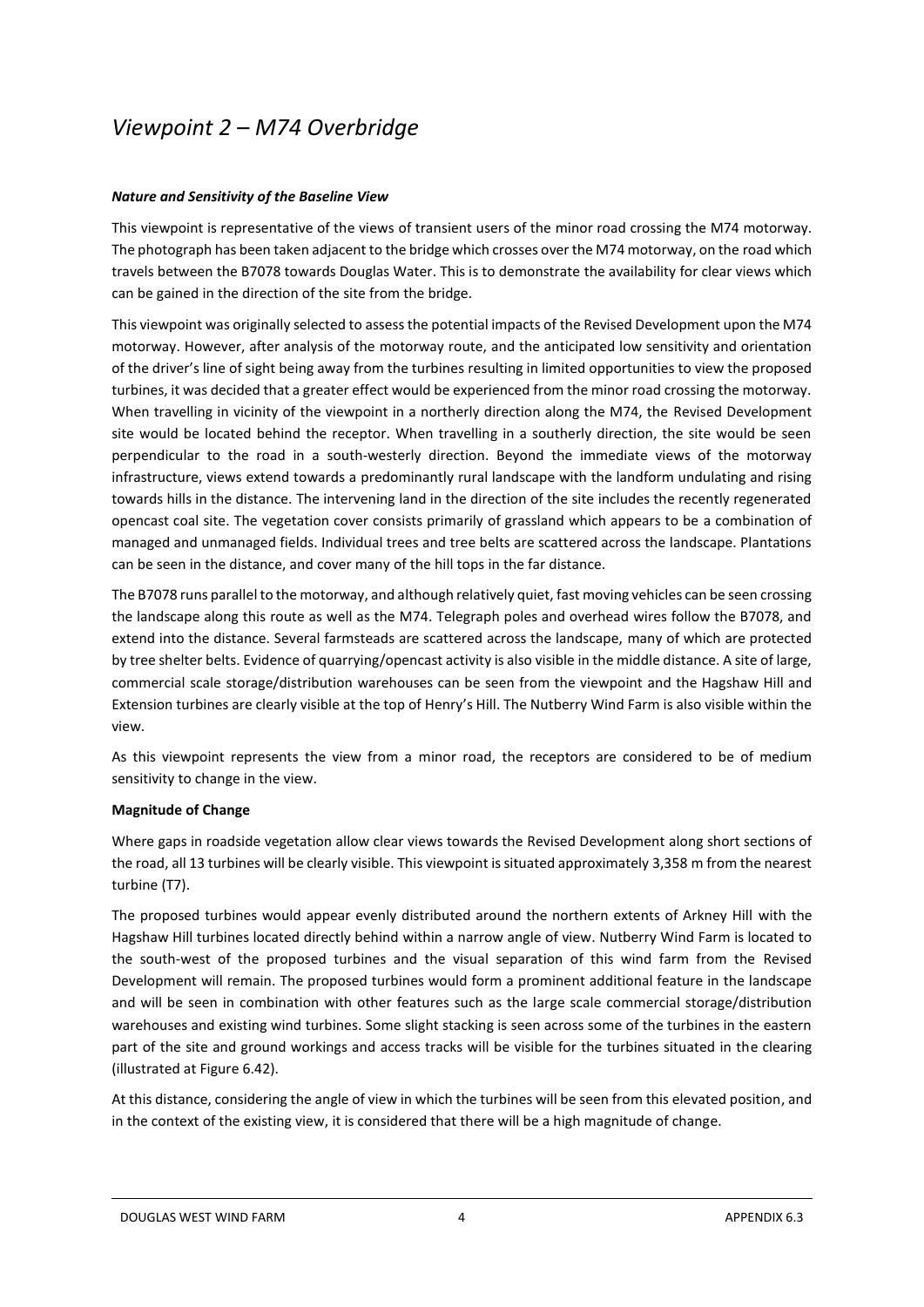#### *Significance of Effect*

The Revised Development would result in a high magnitude of change resulting in a **moderate** level of effect on the views from this viewpoint and the visual amenity experienced by people travelling along the minor road crossing the M74 motorway. This effect is deemed to be significant. This is primarily due to the orientation of the route, the nature of the view towards the site and the scale of the Revised Development when seen from this elevated position. It is however recognised that this is a relatively short stretch of the route from Douglas Water to the B7078.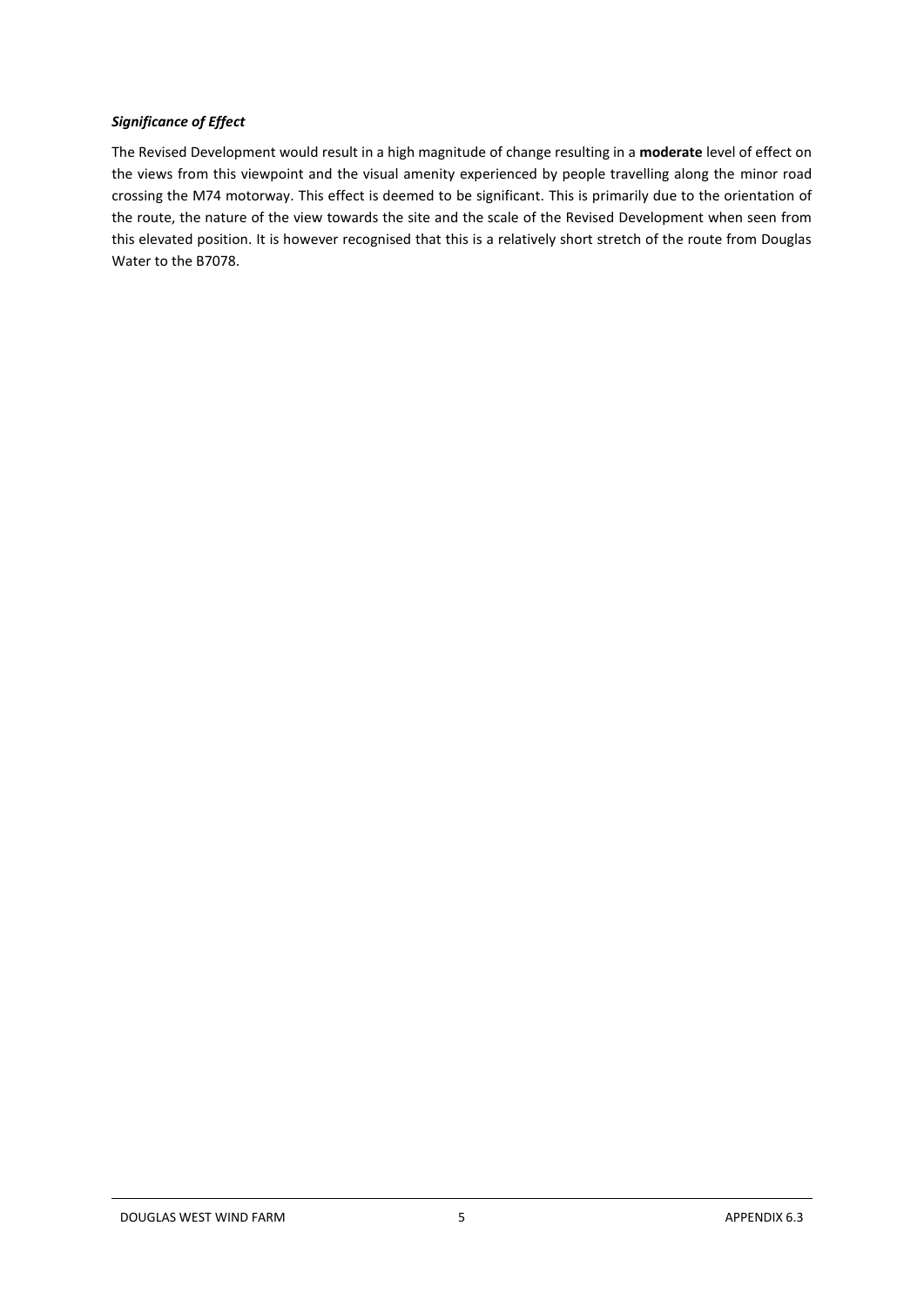# <span id="page-7-0"></span>*Viewpoint 3 – Monument at Douglas Castle (Castle Dangerous)*

#### *Nature and Sensitivity of the Baseline View*

This viewpoint is representative of the views from parts of the Douglas Valley Special Landscape Area (SLA) where turbines would be visible. The ruin of Castle Dangerous is in close proximity to the location of this viewpoint; however, the viewpoint has not been taken at Castle Dangerous due to the vegetation surrounding the northern and western sides of the castle which restricts views towards the site.

From this viewpoint, views extend across managed grassland, across the Douglas Water valley, towards Long Plantation and above the Cameronian's Regimental Memorial which is surrounded by a green, metal fence and includes a path, areas of gravel, a bench and some planting. At the time this photograph was taken, the water table was relatively low with areas of regenerated grassland visible. When standing at the monument, the full extent of the Douglas Water can be seen cutting through the intervening landscape with eroded sandy banks visible on the far side. A line of telegraph poles and overhead wires run through the base of the valley.

The land gently rises from the Douglas Water to the north-west with areas of deciduous woodland seen breaking up the appearance of the grass slopes, growing in the shelter of the undulating landform. Areas of coniferous plantation encroach down the slopes and line the tops of the hill side. The existing Hagshaw Hill turbines are visible on the hill top to the west.

As this viewpoint is representative of an area which is used for recreational purposes and to also visit the ruin of Castle Dangerous, the receptors in this area are considered to be of high sensitivity.

#### **Magnitude of Change**

From the grounds of Douglas Castle ten of the proposed turbines will be visible to various extents above Long Plantation; the northernmost turbines would be completely screened by the coniferous trees. Although the ZTV suggests that all of the proposed turbines will be visible, in reality, the coniferous woodland of Long Plantation at the top of the valley slopes provides significant screening for all but the closest turbines. Six turbine hubs will be visible above the coniferous vegetation and blades of ten turbines will be seen above the vegetation. Three of the turbines are entirely screened by the intervening landform and vegetation. The nearest turbine to this viewpoint is T9 at approximately 1,743 m.

The Long Plantation is a mixed plantation which contains many attractive and mature trees (Scots Pine, Downy Birch etc.) within the forest which are not of commercial crop. It is understood that Long Plantation was planted by the Earl of Angus around the late 19<sup>th</sup> Century to screen the Lanark to Muirkirk railway line (which runs along the south eastern boundary of the site) from Douglas Castle and the village of Douglas. Long Plantation is today owned by the Douglas and Angus Estate and the Estate's Forest Plan (July 2012) was reviewed as part of this assessment. The Forest Plan confirms that there are no proposals to clear fell the Long Plantation but there are plans for localised thinning and felling of parcels of commercial crop within the forest over the next 20 years which will then be replanted. The overall screening effect provided by the Long Plantation will continue for the operational period of the Revised Development.

From this viewpoint location, the Hagshaw Hill turbines are clearly visible; situated in an elevated position within moorland to the west of the viewpoint. The proposed turbines will appear closer than the existing Hagshaw Hill turbines and will be evidently much taller in the view than the existing turbines.

Whilst most of the turbines would be clearly visible and prominent features in the view, the addition of the turbines to the landscape would not prevent an understanding and appreciation of the underlying and surrounding landscape, nor would they prevent an enjoyment of the characteristics of the local landscape that is clearly separated by Long Plantation as it runs along the ridge.

The addition of the proposed turbines would result in a high magnitude of change in the view.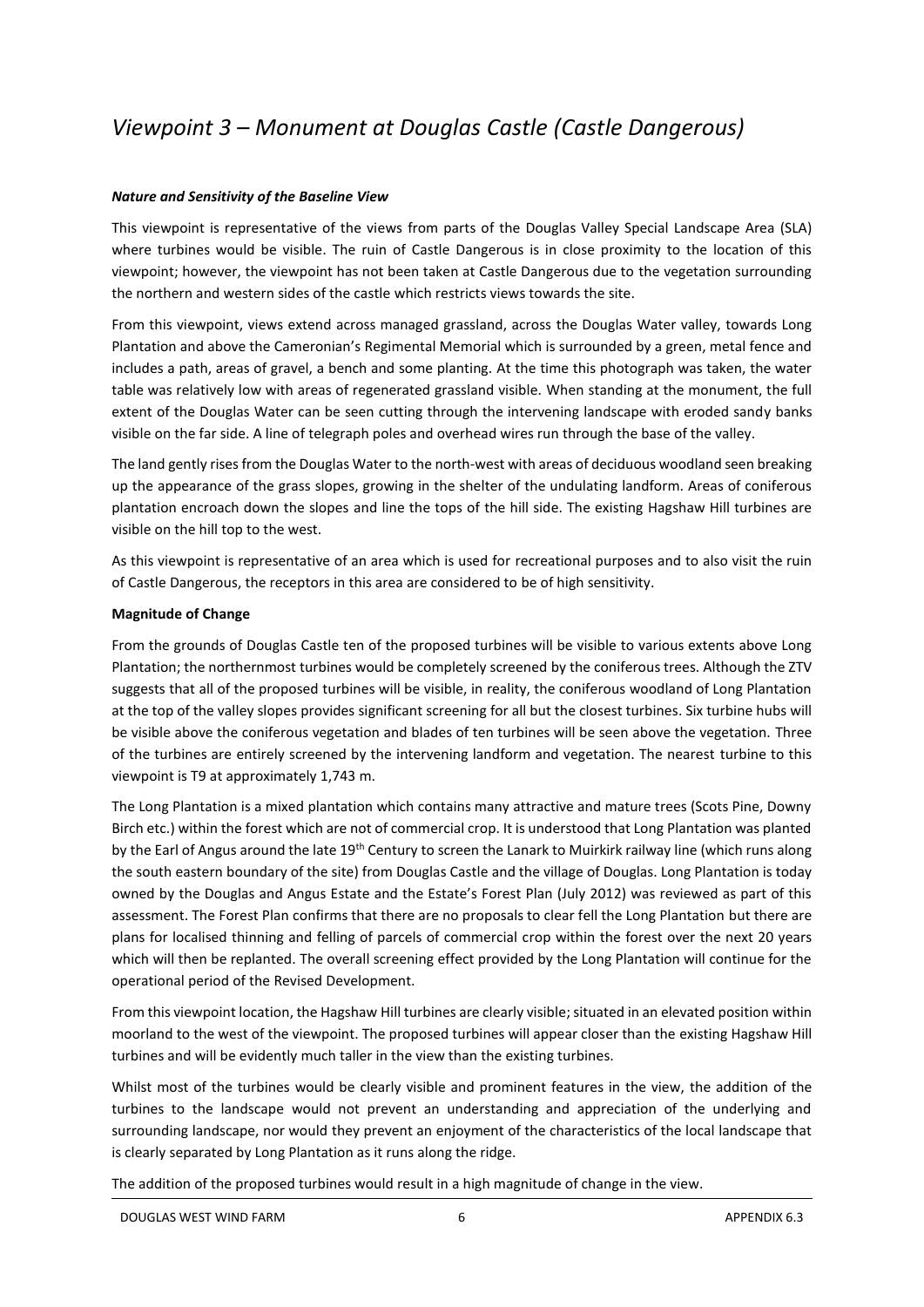#### *Significance of Effect*

It is therefore considered that the Revised Development would result in a **major** level of effect on the views from this viewpoint which is deemed to be significant. However, there will be other views from within the recreational area of the Castle Grounds where the turbines are much less prominent features, screened or heavily filtered in views by Long Plantation.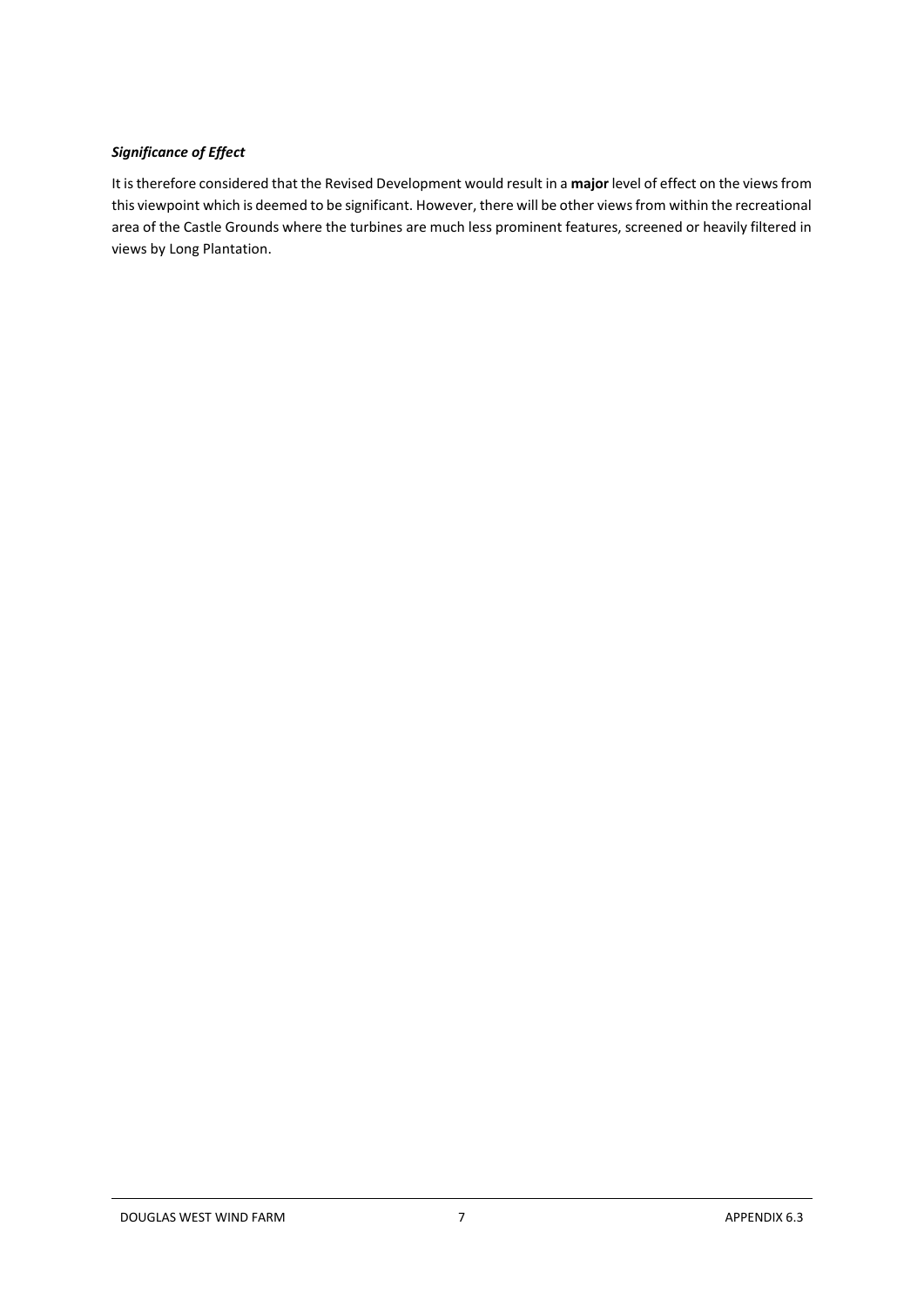### <span id="page-9-0"></span>*Viewpoint 4 – Douglas*

#### *Nature and Sensitivity of the Baseline View*

This viewpoint is representative of the views from residential receptors located on the north-western edge of Douglas located on Crabtree Street. The photograph was taken at a publicly accessible location near St Bride's Church at the junction of Crabtree Street and Bell's Wynd. The viewpoint illustrates the clearest views towards the Revised Development from the village of Douglas.

Views extend in a north-westerly direction across well maintained playing fields beyond the small club house located in the foreground of the view. The grassy banks of the Douglas Water can be seen cutting through the valley bottom with the land on the other side of the bank gently rising up to Long Plantation. Blocks of deciduous woodland break up the rough grazing grassland. Long Plantation runs up and along the opposing valley hillside and extends along most of the sky line. The existing Hagshaw Hill turbines are visible to the west, as is the moorland in which it is situated.

As this viewpoint is representative of the views from residential properties, the receptors are considered to be of high sensitivity to change in the view.

#### **Magnitude of Change**

The ZTV suggests that up to all of the proposed turbines would be visible from this viewpoint. In reality, views of the turbines would be considerably more restricted than is suggested by the theoretical visibility figures. The nearest proposed turbine is T9 at approximately 1,610 m to the north-west.

As can be seen in the photomontage illustrated within Volume 4a of this ES, the majority of the turbines would be significantly screened by the vegetation of Long Plantation along the top of the hill side (see comments above in relation to forest plan for Long Plantation). Five turbine hubs and the blades of seven turbines would be visible above the canopy level of the trees. Five turbines would be completely screened from view by intervening landform and vegetation. The turbines that are visible will break the skyline and be viewed as a relatively evenly distributed row.

While the proposed turbines are located closer to the viewpoint than the existing Hagshaw Hill turbines, the Revised Development is screened to a greater degree by the vegetation of Long Plantation. However, it is acknowledged that the perceived large scale of the proposed turbines is maintained due to the visibility of the Revised Development above this vegetation.

From this viewpoint location there would therefore be a high magnitude of change to the view.

#### *Significance of Effect*

It is therefore considered that the Revised Development would result in a **major** level of effect on the views from this viewpoint. This effect is deemed to be significant; however, it is noted that the Revised Development would be clearly separated from the village and the intervening valley landscape of the Douglas Water and that this view is only representative of a small area within Douglas.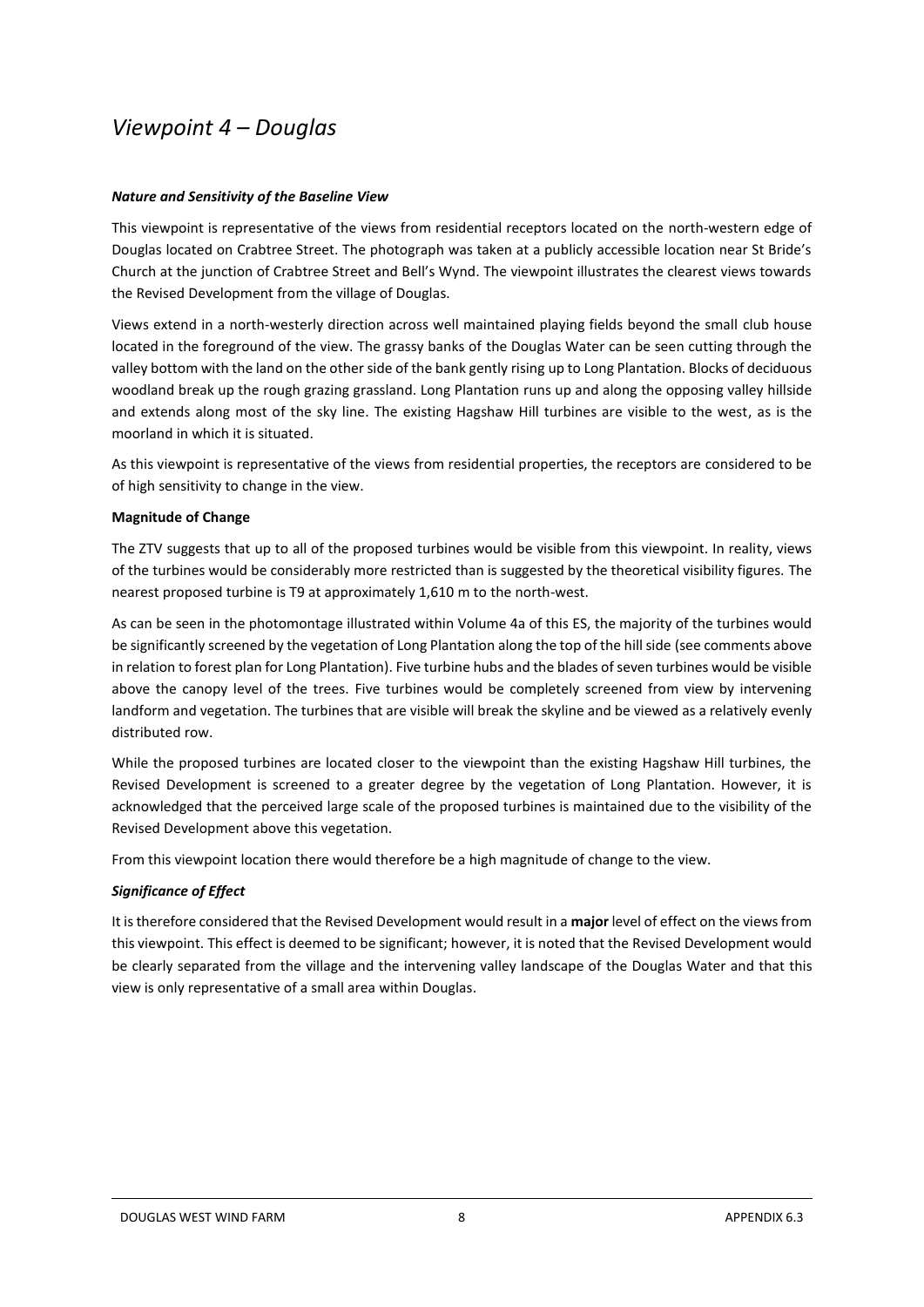# <span id="page-10-0"></span>*Viewpoint 5 – B7078 south of Lesmahagow*

#### *Nature and Sensitivity of the Baseline View*

This viewpoint is representative of the views experienced by motorists travelling along the B7078 between Junction 11 of the M74 and Lesmahagow. This viewpoint is within close proximity to Lesmahagow and has been chosen as local route that is likely to experience some visibility of the proposed turbines.

The landscape between the viewpoint and the proposed site consists of rough grassland and scattered scrubby vegetation. In the distant views across the plateau farmland is the rising land which includes the Hagshaw Hill and Extension Wind Farm as well as the operational turbines at Nutberry and Auchrobert. As mentioned previously many of these hills are covered with large blocks of coniferous plantation.

From this viewpoint there are several man-made features within the local landscape. The road itself presents the primary focus of view for motorists with the site located in an oblique field of vision to the south of the road. Large electricity pylons cross the landscape directly behind the viewpoint and cross the B7078 further to the north.

As this viewpoint is representative of views from a local vehicular route, receptors using this road are considered to be of medium sensitivity to change in the view.

#### **Magnitude of Change**

From this viewpoint location, clear views are available in the direction of the Revised Development. The ZTV suggests that there would be visibility of up to all of the proposed turbines; however, the nature of the route reveals that there will only be intermittent clear views available between intervening roadside vegetation. The nearest proposed turbine is located approximately 4,372 m to the south of this representative viewpoint.

The rotation of the blades would to some extent draw attention towards the turbines; however, with the site being positioned perpendicular to the road, the prominence of the turbines is reduced with the most effected views considered to be through gaps in the vegetation and in some locations above the trees for southbound users of the road. It is considered that the turbines would not prevent or detract from an understanding or appreciation of the underlying and surrounding landscape.

As can be seen in the photomontage illustrated within Volume 4a of this ES, the proposed turbines would break the skyline to varying degrees but would be viewed as an evenly distributed row. This viewpoint provides a snapshot of the proposed impacts and it is assessed that there would be some degree of stacking as motorists travel along the road. The proposed turbines will reinforce the existing human influence that is visible in this landscape, rather than introduce an additional human influence or feature into an otherwise natural landscape. The Revised Development will be seen in combination with the Hagshaw Hill and Extension turbines and the Nutberry Wind Farm. The turbines at JJ Farm and the Harbro Feed Store (Birkhill) are primary focal points for drivers of this route due to their proximity to the road.

From this viewpoint it is considered that there will be a worst-case high magnitude of change in the view due to the distance between the route and the Revised Development.

#### *Significance of Effect*

It is therefore considered that the Revised Development would result in a worst case **moderate** level of effect on the views from this viewpoint and route when experienced by people using the B7078. This effect is deemed to be significant.

DOUGLAS WEST WIND FARM **9** APPENDIX 6.3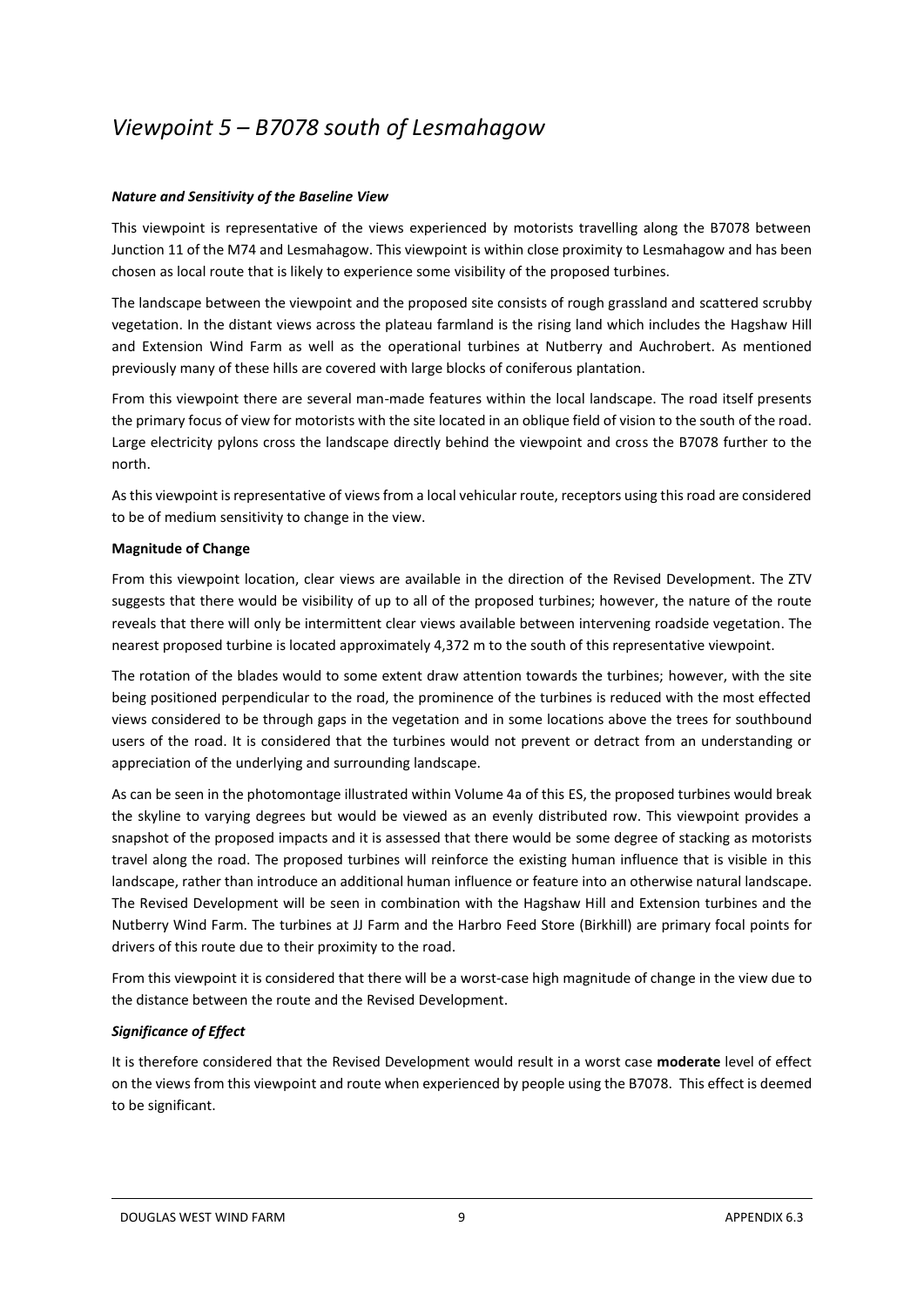# <span id="page-11-0"></span>*Viewpoint 6 – A70 Rigside*

#### *Nature and Sensitivity of the Baseline View*

This viewpoint is representative of the views from the properties located on the north-western side of Rigside. The viewpoint has been taken from the nearest publicly accessible place to the properties which is on the A70 as it travels through Rigside village. In reality, views from the properties towards the Revised Development would be oblique, partially filtered and screened by adjacent intervening vegetation.

From this elevated viewpoint, views extend along the urban edge of the A70 towards the undulating agricultural land and pronounced ridgeline which includes the existing Hagshaw Hill and Extension turbines. In terms of existing structures, there is a 48.5 m wind turbine at Newtonhead Farm in the foreground and a line of large pylons and overhead wires can also be seen crossing the landscape in the distance. In general, farmsteads are scattered across the landscape, with large associated outbuildings. An area of large storage/distribution warehouses are also visible in the middle distance at Poniel. The Nutberry and Hagshaw Hill turbines can also be seen from this location.

As this viewpoint is representative of the views of residents on the western edge of Rigside, the viewpoint is considered to be of high sensitivity to change in the view.

People who are travelling along the A70 would gain similar views to those experienced by residents located along the A70. The views available from the A70 would be more direct than that of the properties. However, users of the A70 would be considered to be of low sensitivity to change in the view.

#### **Magnitude of Change**

From the north-western edge of Rigside, the Revised Development would be clearly visible in the distance, as illustrated within Volume 4a of this ES. At a distance of approximately 5,709 m from the nearest turbine, it will not be possible to see the majority of the ground works associated with the site. The bases of most of the turbines are largely screened by intervening landform and vegetation, however the turbines situated in the western part of the site can be seen at the base and access tracks and associated infrastructure will be visible.

From this viewpoint location, the proposed turbines break the skyline of the distant hillsides to varying degrees as the landform undulates across the landscape. Where views are available in the direction of the proposed turbines, there would be the perceivable sense of separation from the Revised Development when considering the defining features of the landscape and visual differences between the local landscape and that of the site.

The proposed turbines will reinforce an existing human influence on the landscape rather than introduce a new human influence into an otherwise natural landscape. The proposed turbines would be seen behind the row of pylons and the large storage/distribution warehouses at Poniel, and it would also be seen beyond the consented heat and power park adjacent to the site. It is acknowledged that there would be a degree of stacking of turbine blades.

Overall, it is considered that the addition of the proposed turbines would result in a medium magnitude of change in the view.

#### *Significance of Effect*

It is therefore considered that for the residents located on the south-western side of Rigside (assessed as being of high sensitivity to change in the view), there will be a medium magnitude of change, resulting in a **moderate** level of effect. This effect is not considered to be significant due to the existence of comparable human influences and the clear separation between the local landscape and the landscape and context in which the turbines will be seen.

DOUGLAS WEST WIND FARM **10** APPENDIX 6.3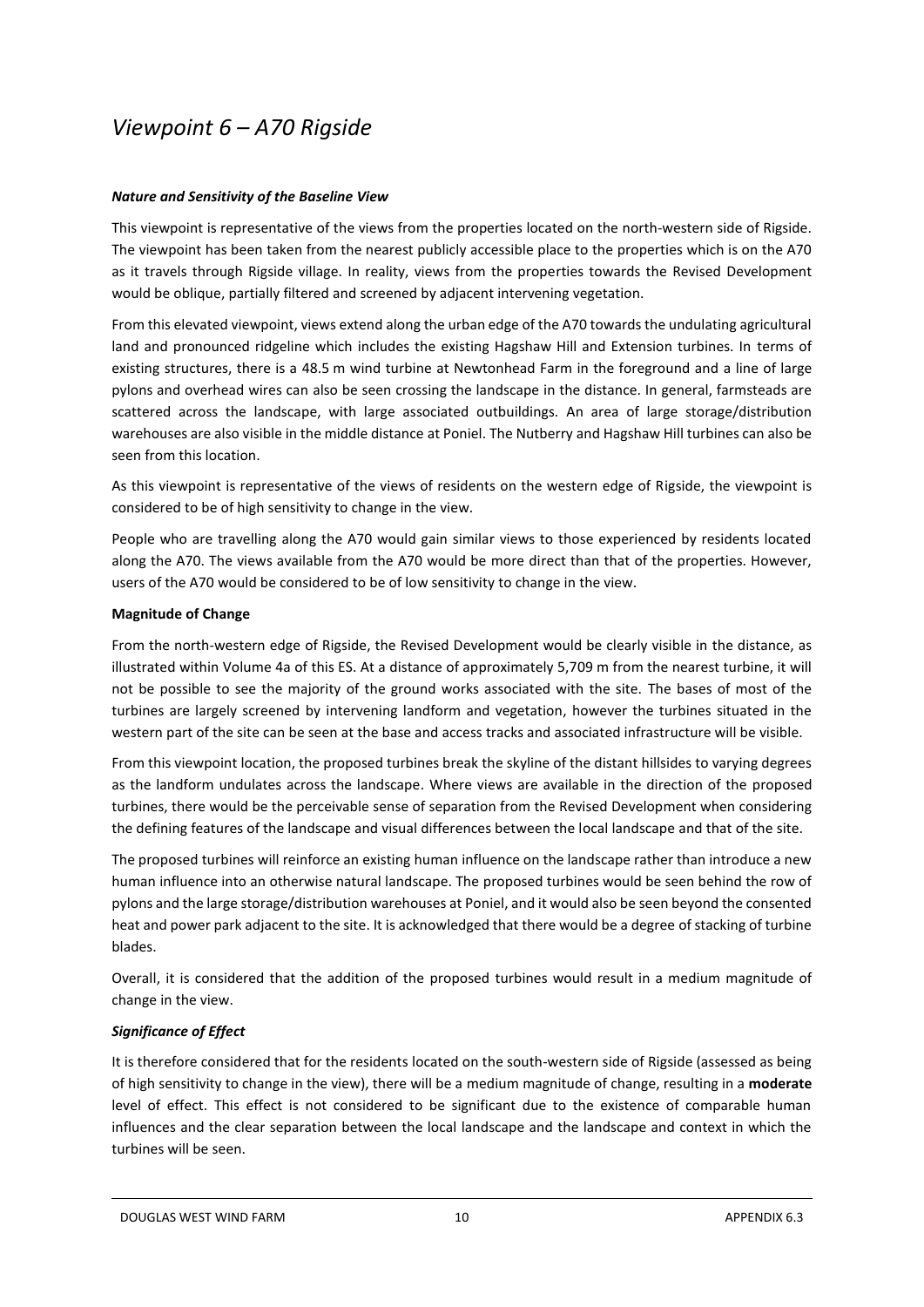### <span id="page-12-0"></span>*Viewpoint 7 – Black Hill*

#### *Nature and Sensitivity of the Baseline View*

This viewpoint is representative of the views from the top of Black Hill, a scheduled monument which is a National Trust for Scotland specified viewpoint. Black Hill is the location of a fort and settlement, and its elevated position of approximately 290 m AOD, provides panoramic views across the Clyde Valley.

From the top of Black Hill, panoramic views of the surrounding landscape are available. The top of the fort includes limited vegetation and is covered by managed grassland. Clear views towards the Clyde Valley consist of primarily undulating pastoral farmland. The condition of this landscape varies with some areas appearing to express less management than others. The field pattern is quite large in size, and it is evident that hedgerows have been removed to increase their size. There is an overall sense that the surrounding area is a working and productive landscape.

Several farmsteads are scattered across the landscape, many of which express the local vernacular in appearance, being made of local stone while being seen in combination with large, modern farm sheds. Larger settlements can be seen scattered along the valley sides. In the direction of the site, several small scale wind turbines can be seen in the valley in the middle distance. Field boundaries are composed of broken hedgerows, and deciduous tree belts. In the distance, the undulating hills are clearly visible, some of which are covered in coniferous plantations.

From this vantage point panoramic views are available. On clear days it is possible to see many of the existing wind turbines in the distance which surround the Black Hill vantage point. Other human influences also occur within the landscape such as large electricity pylons and overhead lines which cross the land to the north. It is also possible to gain glimpses of the M74 motorway traffic as is passes to the west of this location.

As this viewpoint is a recognised vantage point and a historical feature, this viewpoint is considered to be of high sensitivity to change in the view.

#### **Magnitude of Change**

From this viewpoint atop Black Hill it will be possible to see each of the proposed turbines. At a distance of approximately 10,527m from the nearest turbine, the majority of the proposed ground works will not be visible due to screening provided by the intervening landscape and vegetation. From this viewpoint location at the top of Black Hill, the proposed turbines would break the skyline of Common Hill located beyond the site.

The proposed turbines would be identifiable features and the rotation of the blades would attract attention to an area which includes existing wind turbine development. It is considered that this is not however, at the expense of the appreciation of the wider panoramic views which are available from the top of Black Hill. The Revised Development would be seen in combination with the other turbines in the panoramic view including Hagshaw Hill and Extension, and Nutberry.

From this viewpoint it is considered that there would be a medium magnitude of change in the view.

#### *Significance of Effect*

<span id="page-12-1"></span>It is therefore considered that the Revised Development would result in a **moderate** level of effect on the visual amenity experienced by people visiting the high point of Black Hill fort and settlement. This effect is not deemed to be significant in regards to EIA Regulations due to the intervening distance and existing wind farm development that is currently visible in the direction of the site.

DOUGLAS WEST WIND FARM **11** APPENDIX 6.3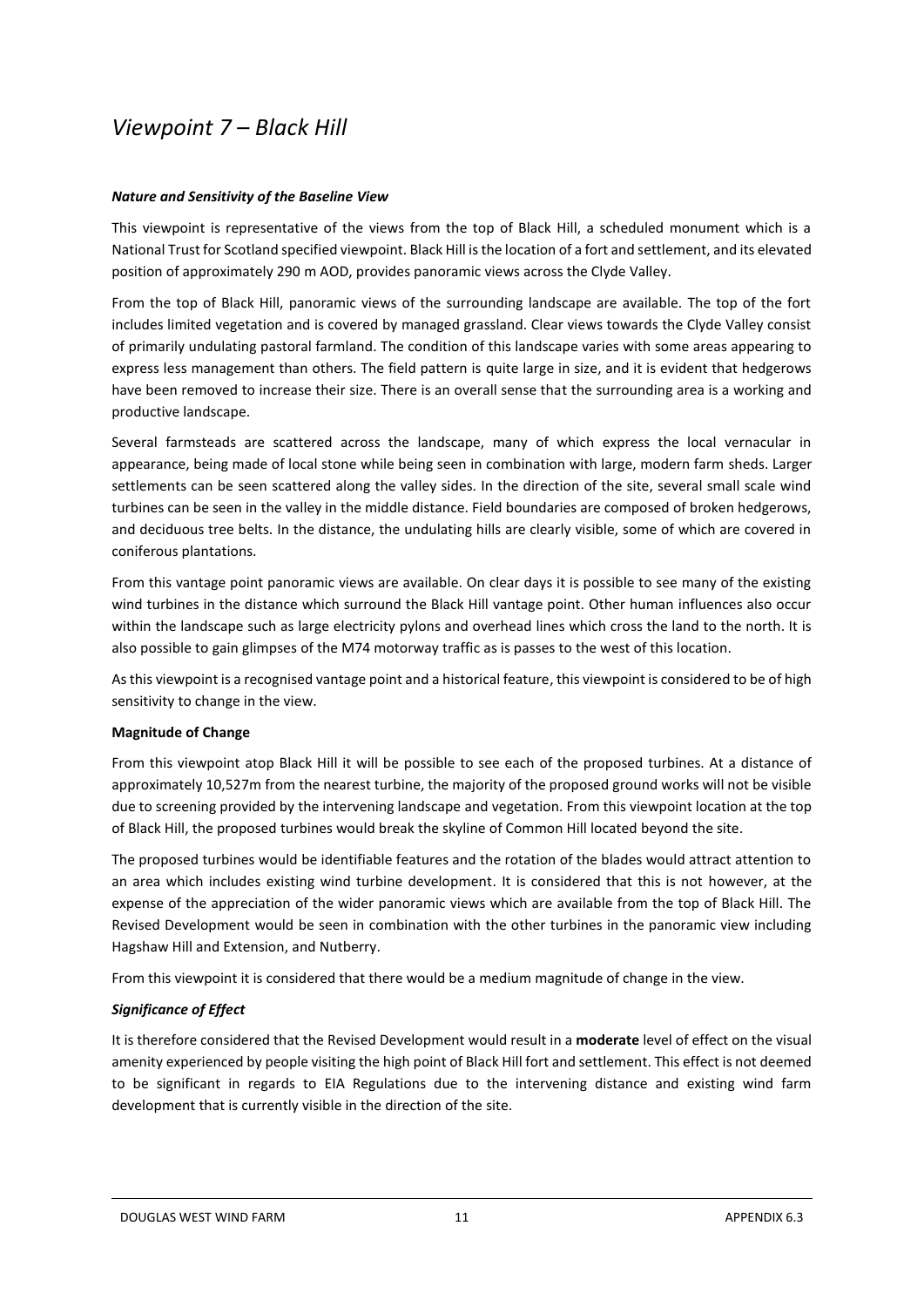# *Viewpoint 8 – Hyndford Bridge*

#### *Nature and Sensitivity of the Baseline View*

This viewpoint is representative of the views from Hyndford Bridge which forms a historical feature along the A73 and is identified as a recognised viewpoint within the *South Lanarkshire Spatial Framework*. The bridge includes footpaths on either side of a single lane of traffic, operated by a three-way traffic light system.

Views from Hyndford Bridge extend along the River Clyde valley looking across a predominantly rural landscape, comprising primarily of managed grazing land and unmanaged grassland. The River Clyde sweeps through the shallow valley, and is relatively wide at this point.

To the south there are views of the A70 as it travels through the River Clyde Valley with a few farmsteads including large agricultural buildings situated at elevated positions along the valley sides. A relatively large proportion of the surrounding land is used for grazing animals and blocks of woodland and belts of coniferous plantation run down the slopes to the south-west, providing texture and contrast to the landscape. In the far distance one hillside is framed by the slopes of the valley with the existing Hagshaw Hill and Extension turbines situated on the nearside with the blade tips of some of the Nutberry Wind Farm also visible.

As a road which is used for its scenic qualities as part of the Clyde Valley Tourist Route, and as the bridge itself is a historical feature, this location is considered to be of high sensitivity to change in the view.

#### **Magnitude of Change**

From this viewpoint location, the Revised Development would be framed in the distance by the hillsides of the immediate Douglas Water valley. Therefore, when receptors are located on the bridge, views are gained directly along the River Clyde to the Douglas Water valley and towards the far hillside where the proposed turbines are situated.

The ZTV suggests intermittent visibility of the site in the vicinity of Hyndford Bridge, but that up to all of the proposed turbines will be visible from the bridge itself. In reality at least six of the turbines will be screened up to hub height by intervening landform and vegetation. The hub and blades of the turbines situated in the eastern part of the site will be will be visible. The nearest proposed turbine is located approximately 12,495 m from this viewpoint location.

When crossing the Hyndford Bridge, receptors will experience a transient view of the bridge itself and the local landscape. The proposed turbines are situated almost perpendicular to the direction of the bridge and it is assessed that there will be a very low change on the visual experience of motorists. The worst case scenario will be experienced by pedestrians stopping at one of the turret style features along the south-western footpath to experience the views of Douglas Water valley and the distant hills.

When considering the existing nature of the view, the screening effect of intervening landform and vegetation, and the distance from the site, the addition of the proposed turbines in the view that already includes the Hagshaw Hill and Extension turbines and Nutberry Wind Farm would result in a worst-case low to medium magnitude of change.

#### *Significance of Effect*

It is therefore considered that the Revised Development would result in no greater than a **moderate** / **minor to moderate** level of effect on the visual amenity of those travelling over the Hyndford Bridge. This effect is not deemed to be significant due to the distance between the bridge and the proposed turbines, as well as the layers of intervening vegetation and screening provided by the valley landform.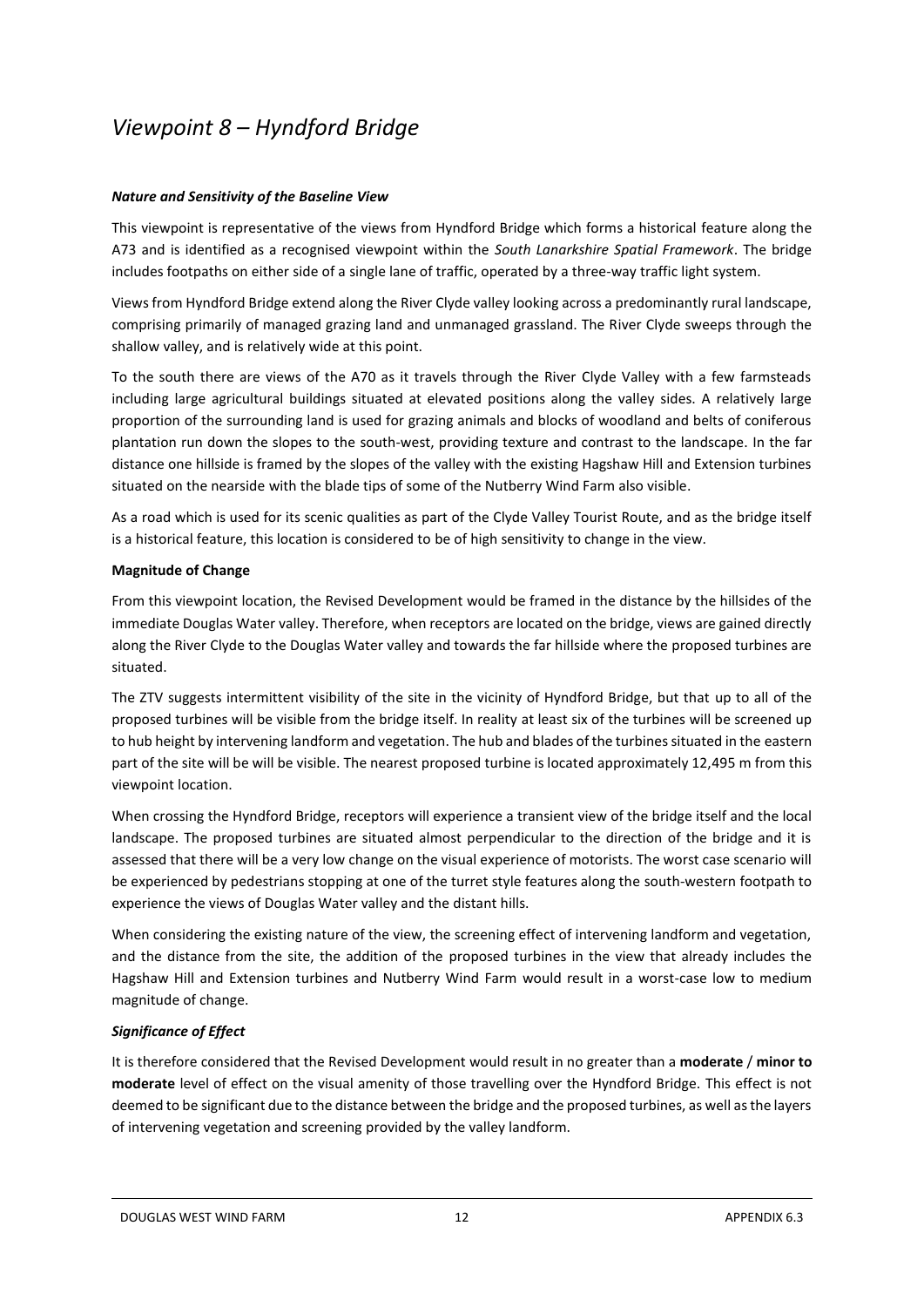### <span id="page-14-0"></span>*Viewpoint 9 – Tinto Hill*

#### *Nature and Sensitivity of the Baseline View*

This viewpoint is representative of the views from the vantage point of Tinto Hill, which is located at an elevation of approximately 710 m AOD. Clear panoramic views extend across a gently undulating rural landscape.

In the direction towards the site, a large patchwork of plantation covers extensive areas of land in the surrounding landscape. Substantial tree belts also form boundaries to some of the fields. Whilst it is evident that some field hedgerows have been removed to create larger fields. There are farmsteads scattered across the landscape, some with large agricultural sheds. There is a significant sense that surrounding Tinto Hill, the wider area is formed by a combination of rolling moorland as well as a working and productive landscape.

Within the view to the west, towards the site, the existing Hagshaw Hill and Extension turbines are visible on the top of Common Hill along with the Nutberry Wind Farm to the right of the view alongside Auchrobert Wind Farm. On clear days when long distance views can be gained, it is possible to see other existing wind farm sites in the far distance including Whitelee. Other features of the landscape include previously worked, regenerating and operational opencast coal sites and quarries.

As this viewpoint is representative of a recognised vantage point, receptors are considered to be of very high sensitivity to change in the view.

#### **Magnitude of Change**

From this viewpoint location, each of the proposed turbines will be visible in the middle distance. Due to the elevated nature of the viewpoint the entirety of each turbine will be visible.

The Revised Development would form identifiable features in landscape at a distance of approximately 12,495 m from the viewpoint to the nearest turbine. However, they would occupy a relatively narrow field of view and in the context of the wider panoramic views available with the principal sense of openness and scale remaining. The rotation of the blades would, to some extent draw attention towards them, but not at the expense of an appreciation or enjoyment of the surrounding landscape. The Revised Development will be located between the existing wind farms of Hagshaw Hill and Extension, and Nutberry and would be viewed as a distinctly separate development to both wind farms.

After analysing the existing view and assessing the addition of the Revised Development, people visiting Tinto Hill would experience a low magnitude of change in the view.

#### *Significance of Effect*

It is therefore considered that the Revised Development would result in a **moderate** level of effect on the view for visitors to the vantage point at Tinto Hill. This level of effect is not deemed to be significant in EIA terms, as the proposed turbines will be seen in conjunction with other wind farms and in the context of the broader landscape.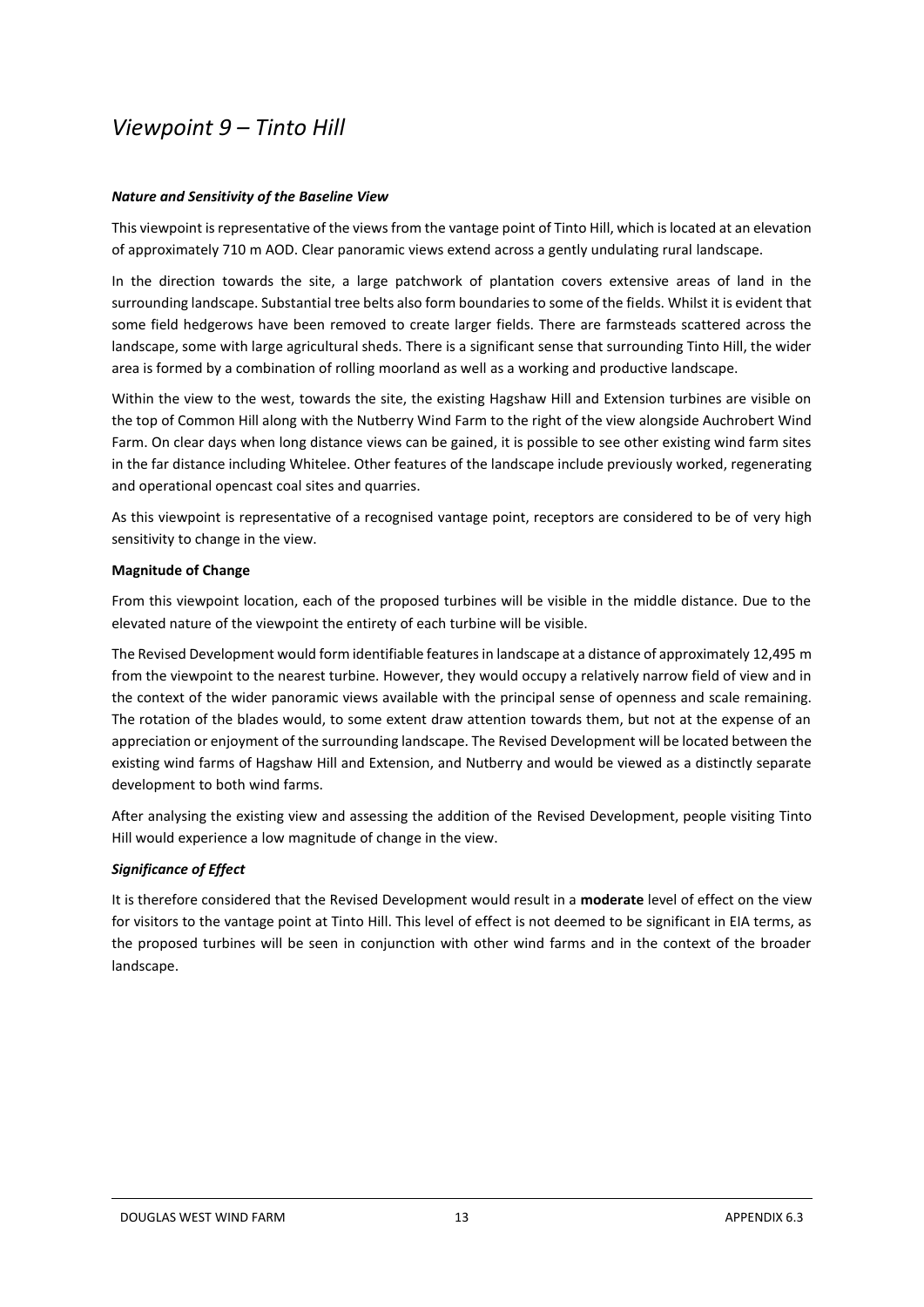# <span id="page-15-0"></span>*Viewpoint 10 – Motherwell Heritage Centre*

#### *Nature and Sensitivity of the Baseline View*

This viewpoint is representative of the views from the North Lanarkshire Heritage Centre, located in Motherwell. The centre provides a fifth floor viewing platform offering panoramic views across Glasgow and the Clyde Valley.

Foreground views are across a primarily modern, post 1950s townscape. Features include churches, high rise flats and supermarkets, car parks and a clock faced church tower. Some areas of woodland are encroaching into the urban area, with views to the south-west appearing quite green. In the far distance the hills of the Clyde Valley are visible beyond the urban edge. These long distance views are available on clear days and therefore may not be visible at all times. The baseline photography illustrates that on clear days, a number of existing wind farms are visible on the distant horizon including the Lochhead, Hagshaw Hill (and Extension) and Nutberry Wind Farms.

As this viewpoint is a recognised vantage point, the visitors to the viewing platform at the North Lanarkshire Heritage Centre are considered to be of very high sensitivity to change in the view.

#### **Magnitude of Change**

The ZTV suggests that there will be visibility of the Revised Development. However, at a distance of approximately 24,451 m from the nearest turbine to the viewpoint, the proposed turbines will not form prominent features in the landscape.

As seen in the wireframe and photomontage illustrated within Volume 4a as part of this ES, the towers of all the proposed turbines will be screened from view by the intervening topography. With only the blades visible on clear days sitting just above the horizon line, a significant distance beyond the urban context.

From this viewpoint there will be a very low magnitude of change in the view.

#### *Significance of Effect*

It is therefore considered that the Revised Development would result no more than a **moderate**/**minor** level of effect on the views from this viewpoint and the visual amenity experienced by visitors to the North Lanarkshire Heritage Centre. This effect is not deemed to be significant due to the distance and limited visibility of the proposed turbines.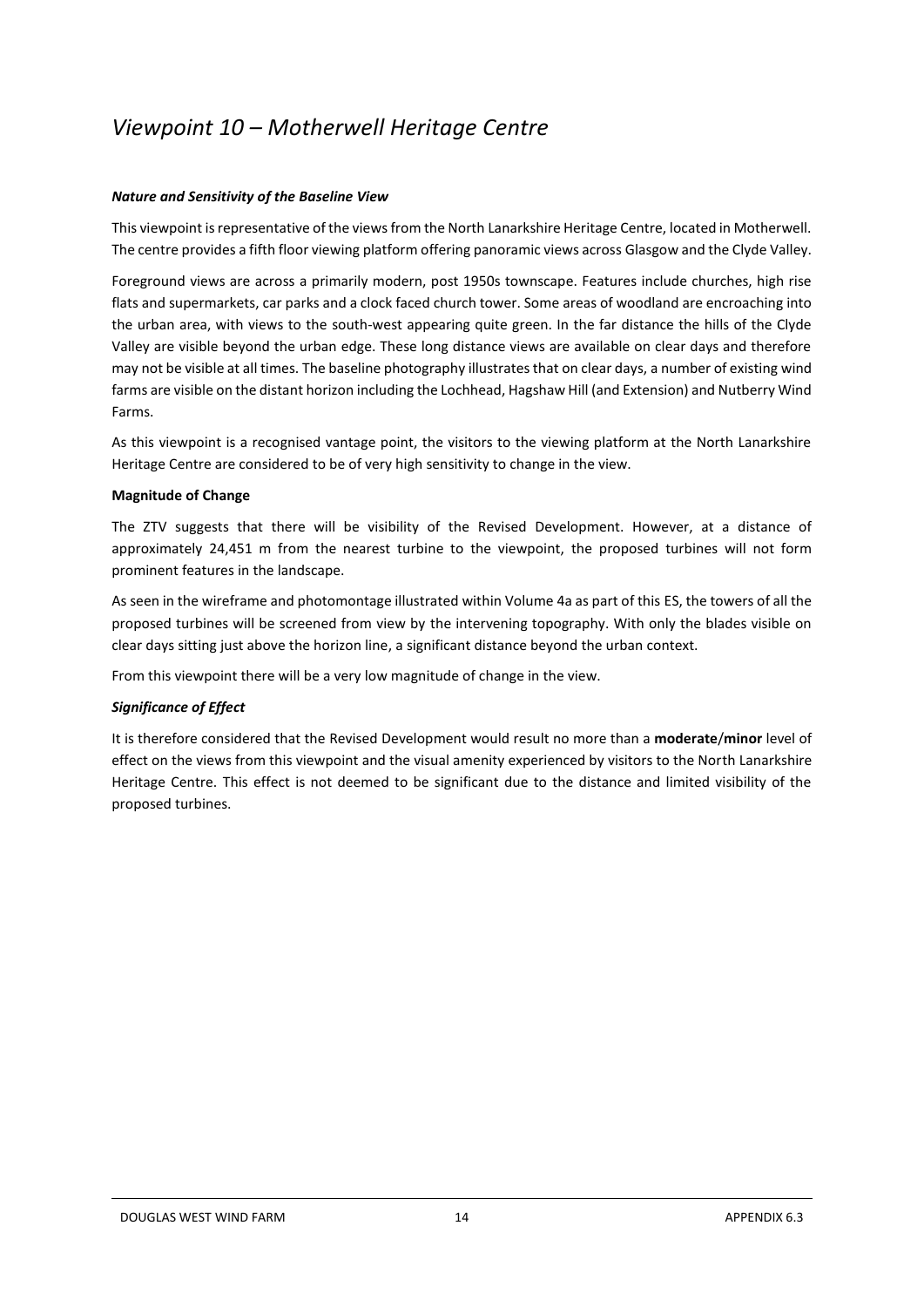### <span id="page-16-0"></span>*Viewpoint 11 – Culter Fell*

#### *Nature and Sensitivity of the Baseline View*

This viewpoint is representative of the views from the top of Culter Fell which is located on the border of South Lanarkshire and the Scottish Borders. The viewpoint is located at the trig point at a height of approximately 748 m AOD. Culter Fell is the highest peak within 30 km of the Revised Development.

From this viewpoint long distance, panoramic views are available stretching across rolling upland, rough grassland and moorland hills. The majority of the surrounding landscape to the viewpoint, particularly to the west in the direction of the Revised Development, appears relatively remote with the elevation of the viewpoint providing a sense of separation from the small settlements and scattered farmsteads within the landscape.

On clear days when views are available to the west, some large areas of coniferous plantations are visible. In the lower parts of the various valleys of the pastoral farmland, some field boundaries are formed of substantial tree belts.

From this elevated viewpoint, the existing Clyde Wind Farm including the Extension are clearly visible to the south-west, extending across many of the high tops. Other wind farms are also visible in the immediate surrounding landscape and further afield. The existing wind farms in the vicinity of the site are not clearly visible and do not form prominent features when considering the expansive nature of the viewpoint and the distance at which they are located.

As this viewpoint is representative of an elevated position which may be enjoyed for recreational purposes, the visitors to Culter Fell are considered to be of high sensitivity to change in the view.

#### **Magnitude of Change**

At a distance of approximately 22,997 m from the viewpoint, the Revised Development will not form prominent features in the landscape. The proposed turbines would occupy a relatively narrow horizontal field of view, especially when considered in the context of the clear panoramic views that are available from this viewpoint.

On clear days when the turbines are visible in the distance, they would be seen in combination with the Hagshaw Hill and Nutberry turbines adjacent to the site. Existing turbines in the intervening landscape are far more prominent than the existing turbines in the vicinity of the site and it is assessed that the introduction of the proposed turbines will not impact on the experience of this elevated location.

The turbines would not prevent an understanding or appreciation of the surrounding landscape, nor would they prevent an enjoyment of the characteristics of the landscape.

It is assessed that from this viewpoint there would be a very low to low magnitude of change as a result of the introduction of the Revised Development.

#### *Significance of Effect*

It is considered that the Revised Development would result in no more than a **moderate**/**minor** level of effect on the views from this location and the visual amenity experienced by people visiting this high peak. This effect is not deemed to be significant due to the limited prominence of the existing wind farms in the vicinity of the site, the intervening distance and the existence of wind turbine development in much closer proximity to the viewpoint.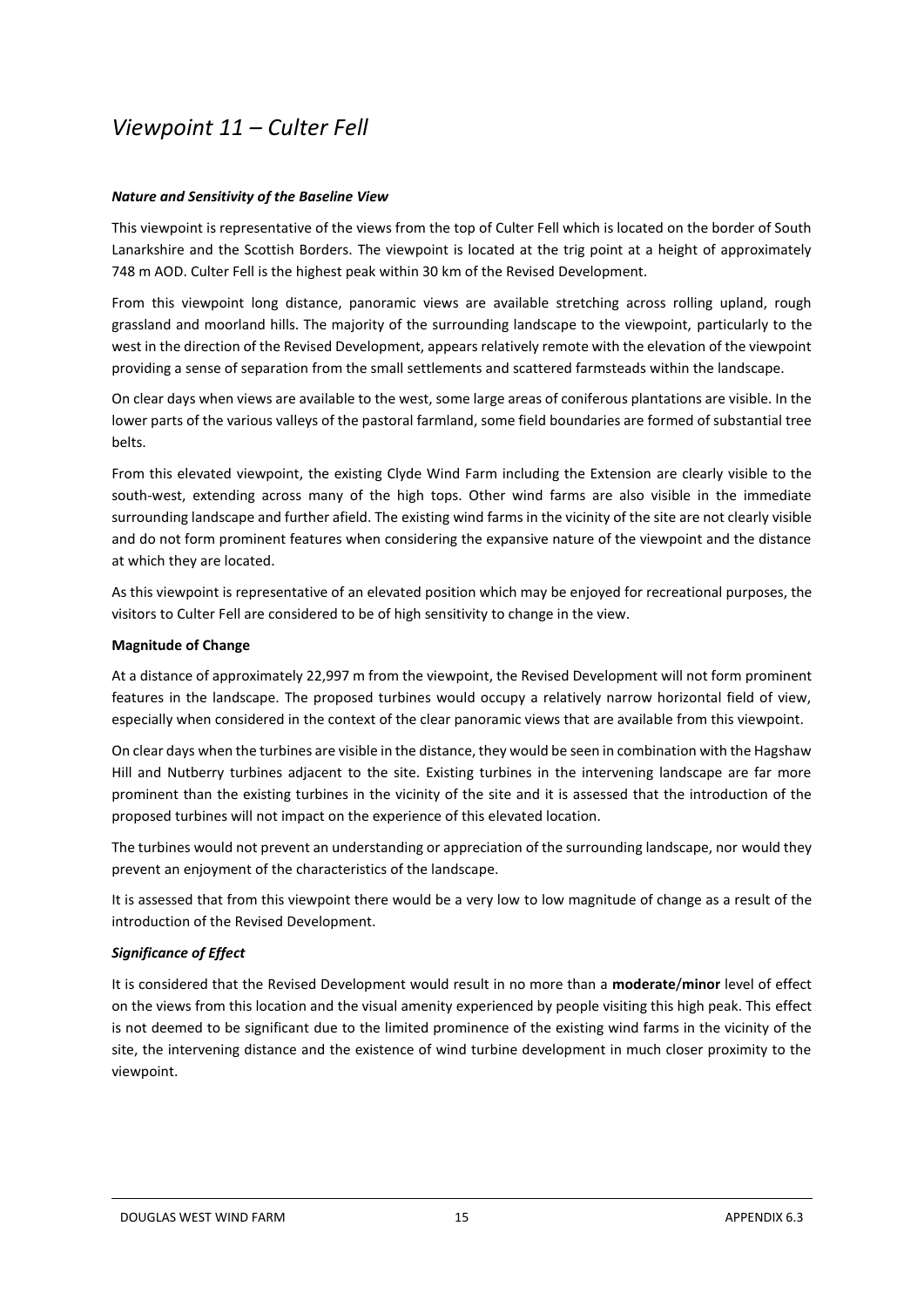# <span id="page-17-0"></span>*Viewpoint 12 – Southern Upland Way, Lowther Hill*

#### *Nature and Sensitivity of the Baseline View*

This viewpoint is located on the Southern Upland Way long distance route, which is a 340 km coast to coast route crossing Scotland. The viewpoint is located on the northern side of Lowther Hill where clear views in a northern direction can be gained.

In the vicinity of the viewpoint, the Southern Upland Way passes a large radar station which forms a prominent landmark along this section of the long distance route. Additional masts associated with this feature are also found in the immediate area. The access road which climbs up Lowther Hill to facilitate the Radar Station is another feature that reduces the overall sense of remoteness at this point along the route.

Views from Lowther Hill extend over a large, open, rural landscape composed mainly of rolling moorland. To the west, the steep sided hills are draped with grassland. To the north-west and north, rolling hillsides are covered with a patchwork of rough grassland, moorland, scrub and coniferous plantation. Some instances of farming landscapes can be seen in the bottom of some of the various valleys in the distance.

The village of Wanlockhead is visible from Lowther Hill and is nestled between the surrounding hills of Wanlock Dod, Black Hill and Stake Hill. In the distance the existing Hagshaw Hill and Nutberry Wind Farms are visible, however at this distance, they do not for prominent features in the landscape when considering the vast scale of the views available.

As this viewpoint is representative of users of a long distance trail, as well as a high point, the visitors to Lowther Hill are considered to be of high sensitivity to change in the view.

#### **Magnitude of Change**

The Revised Development will be visible in the far distance to the north of this viewpoint location. The proposed turbines would occupy a narrow horizontal field of view, and when considering the context of the intervening expansive landscape, the principal sense of openness and scale would remain unaffected. This viewpoint is situated approximately 21,754m from the nearest turbine of the Revised Development.

The proposed turbines will not break the skyline and will appear to be situated slightly lower in the landscape in the vicinity of existing wind farm sites which sit higher and break the distant skyline.

Although the Revised Development will form visible features in the landscape on clear days when long distance views can be gained from this viewpoint, the turbines would be seen in the context of existing wind farm development and would not detract from the primary characteristics of the intervening landscape.

It is worth discussing that people walking southwards along the route will not experience views of the Revised Development and that only those stopping to turn and view the landscape in the direction of the site and northbound walkers will experience views of the proposed turbines. From this viewpoint it is considered that there would be a very low to low magnitude of change in the view.

#### *Significance of Effect*

People travelling north along the Southern Upland Way at this point on Lowther Hill would experience no more than a **minor** to **moderate/minor** effect on their visual amenity. This is not considered to be significant due to the intervening distance, the existence of wind farm development in the vicinity of the site and the existing infrastructure associated with the radar station at the top of the hill.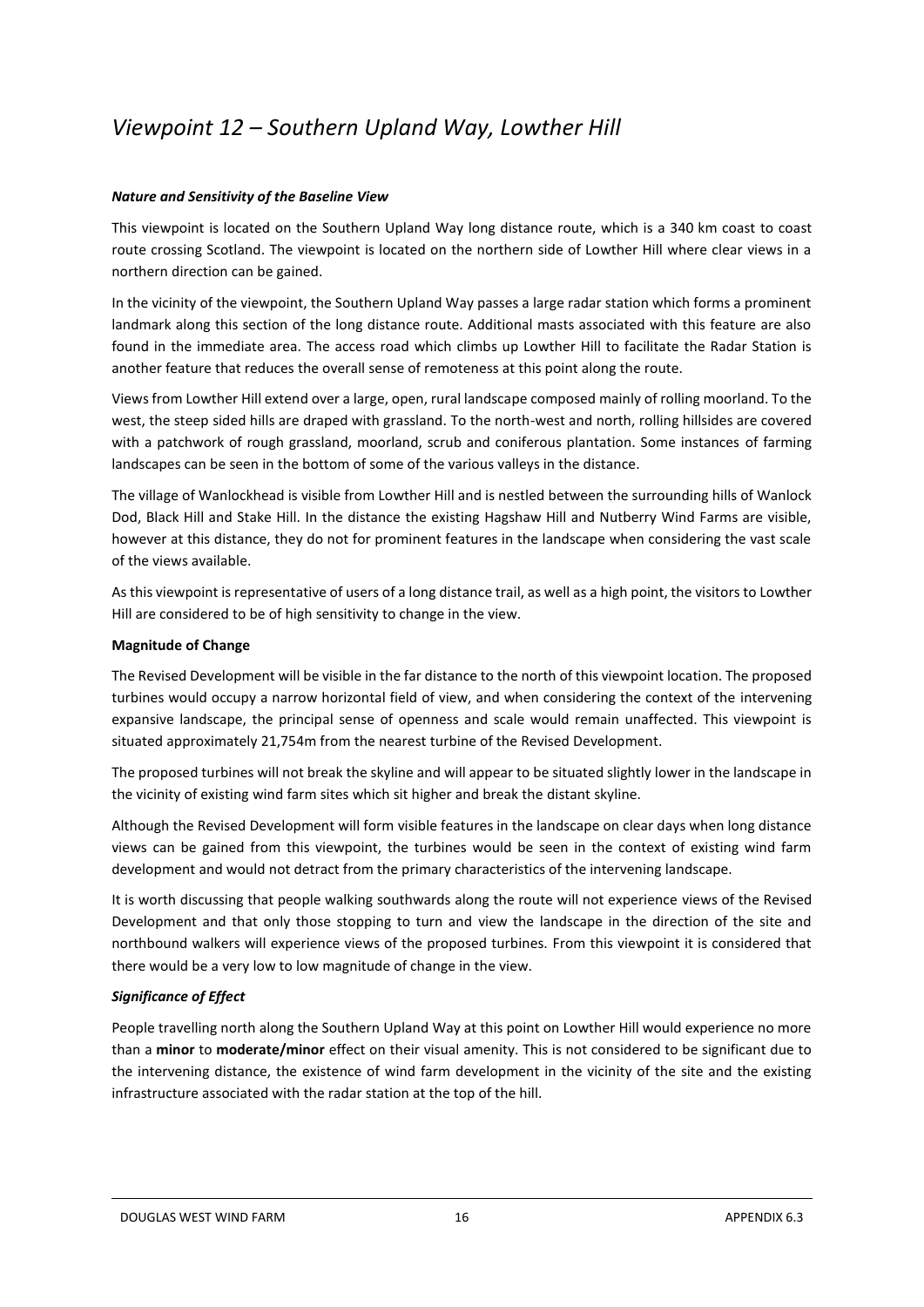# <span id="page-18-0"></span>*Viewpoint 13 – Coalburn Road, north of Coalburn*

#### *Nature and Sensitivity of the Baseline View*

This viewpoint is representative of the views from a minor road, namely Coalburn Road, which exits Coalburn to the north of the village. The location of this viewpoint is approximately 3,074 m to the north of the Revised Development site.

The viewpoint is located to the north of Coalburn between the farmsteads of Muirburn and Glaikhead. The viewpoint is located in a slightly elevated position where relatively clear views southward are available above the built form of Coalburn and towards the site and surrounding hillside.

To the immediate east of the viewpoint, there is a large spoil heap (Auchlochan No.9 Bing) which is a highly visible feature within the surrounding area.

Views to the south extend across a primarily rural landscape of rough grassland. Coalburn Road is lined with a post and mesh-wire fence as well as telegraph poles and overhead lines running along one side of the road. The road leads down to the village of Coalburn where many of the houses are visible amongst deciduous vegetation.

Common Hill is clearly visible above the rooftops of properties in Coalburn and on the visible northern side it is covered to a significant degree with coniferous plantation forestry. The existing Hagshaw Hill and Extension turbines are situated at the top of the hill. To the right of the view the Nutberry Wind Farm is also clearly visible.

As this viewpoint is representative of a minor road, the users of the Coalburn Road are considered to be of medium sensitivity to change in the view.

#### **Magnitude of Change**

From this viewpoint all of the proposed turbines will be clearly visible within the views experienced by southbound motorists as they travel into Coalburn. The turbines and rotation of the blades would be visible above the existing built form and vegetation associated with Coalburn. The proposed turbines will be seen in combination with the existing Hagshaw Hill wind turbines which appear beyond the village from this viewpoint location.

The towers of the proposed turbines situated in the south-eastern part of the site will be partially screened by the intervening topography and it is assessed that the extent of visibility will reduce as motorists drive into Coalburn and the surrounding built form prevents motorists from viewing the Revised Development.

From this viewpoint location, although the proposed turbines will be clearly visible, they would be seen in the context of existing residential and wind farm development.

From this viewpoint location it is assessed that there will be a high magnitude of change in the view.

#### *Significance of Effect*

<span id="page-18-1"></span>It is therefore considered that the Revised Development would result in a **moderate/major** level of effect on the views from this viewpoint and the visual amenity experienced by people using this minor road. This effect is deemed to be significant in relation to EIA regulations due to the prominence of the turbines seen above the village. It should be noted that this effect is experienced up until the road drops down into the village and the immediate built form reduces the ability to clearly view the proposed turbines.

DOUGLAS WEST WIND FARM **17** APPENDIX 6.3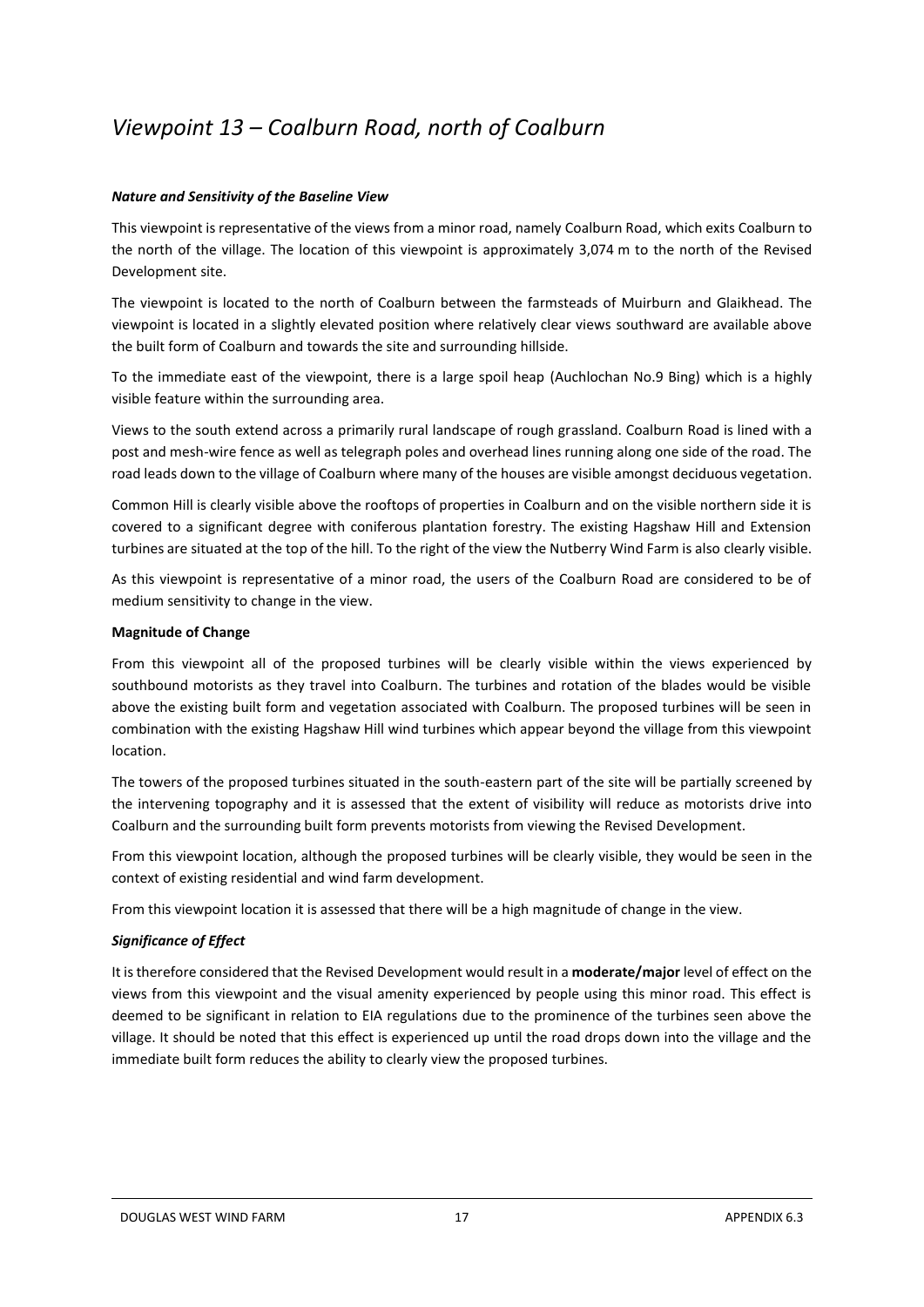# *Viewpoint 14 – East of Glespin (on A70)*

#### *Nature and Sensitivity of the Baseline View*

This viewpoint is representative of the views from the A70 to the east of Glespin. It should be noted that the viewpoint does not portray the view that would be gained from Glespin village itself. The ZTV demonstrates that Glespin does not fall fully within the ZTV, with varying levels of theoretical visibility of the proposed turbines, and therefore this viewpoint has been chosen to demonstrate when views are gained in the vicinity of the village.

This viewpoint is located to the east of Glespin, just east of Jeanfield Bridge, located on the minor road immediately adjacent to the A70. The viewpoint is located at a slightly elevated position overlooking the Douglas Water valley. Views extend past the main road of the A70, to rough pastures beyond. Scrubby vegetation sweeps through the valley floor. As the landform rises beyond the valley floor there is a band of deciduous trees that line the outer edges of the Long Plantation which sweeps up and covers the majority of the opposing hillside.

Some human influences within the landscape are visible and the primary focus for motorists will be the A70 and associated signposts, a post and wire fence runs along the road side, while telegraph poles and wires cross the landscape. A few lone farmsteads can be seen in the distance and the existing Hagshaw Hill turbines are also visible on the top of the clear moorland ridge to the west of the viewpoint.

As this viewpoint is representative of views from a road, receptors using this road are considered to be of medium sensitivity to change in the view.

#### **Magnitude of Change**

From this viewpoint only 7 of the proposed turbines will be theoretically visible above the ridgeline on which Long Plantation is located. In reality this vegetation will screen the vast majority of the proposed turbines and the turbines that are visible will not form overly prominent features in the landscape. The proposed turbines will be less visible than the existing Hagshaw Hill turbines from this location and it is considered that at road level the effects will be reduced further due to the orientation of the route and the dense screening provided by the coniferous trees.

From this viewpoint location, although the proposed turbines may be glimpsed at a distance of approximately 2,797 m, they would not detract from or prevent an enjoyment of the surrounding valley landscape.

From this viewpoint location there will be a low magnitude of change in the view.

#### *Significance of Effect*

It is therefore considered that the Revised Development would result in **moderate** / **minor** level of effect on the views from this viewpoint and the visual amenity experienced by people travelling along the A70 at this point. This effect is not considered to be significant.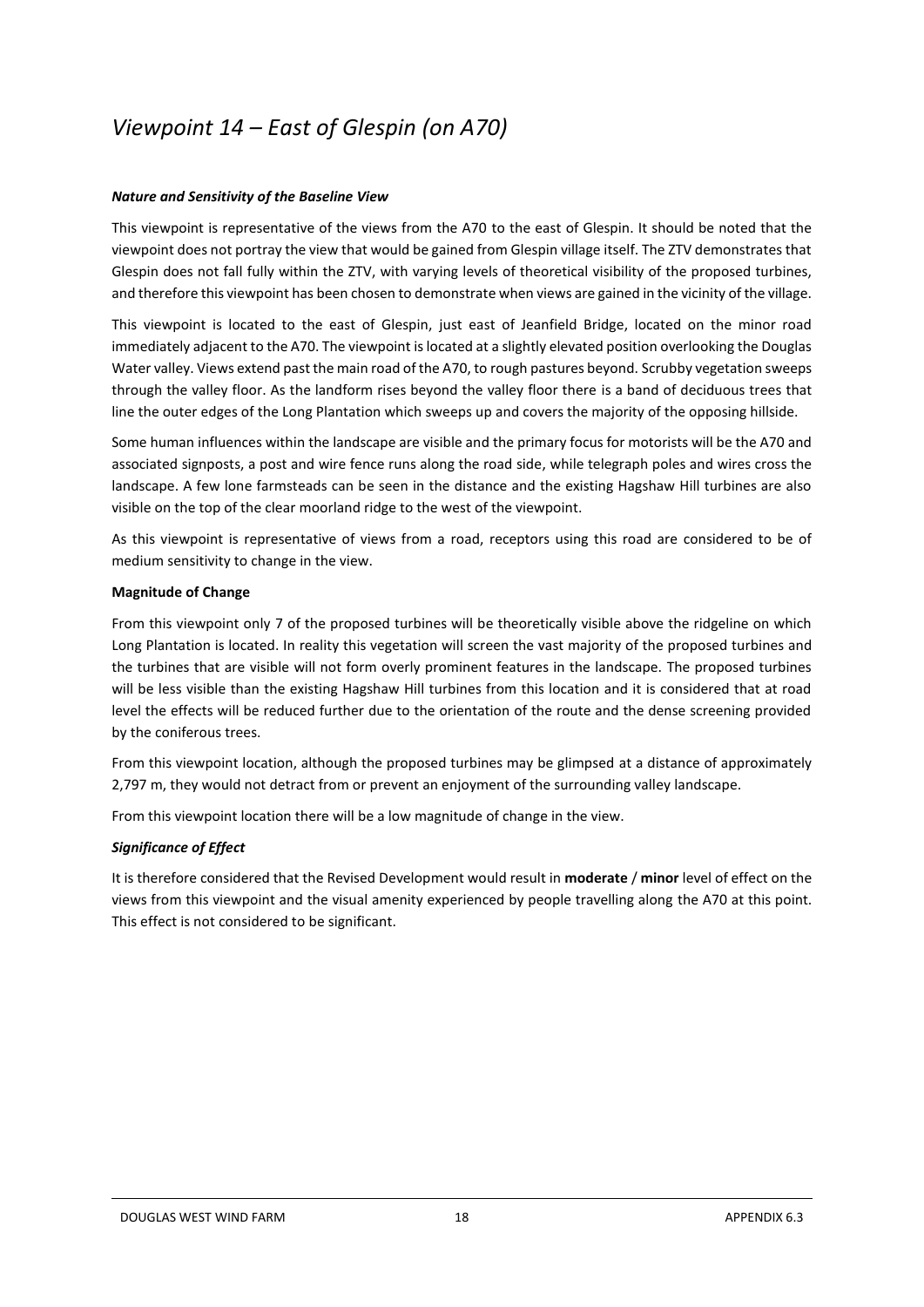### <span id="page-20-0"></span>*Viewpoint 15 – Auchensaugh Hill*

#### *Nature and Sensitivity of the Baseline View*

This viewpoint is representative of the views from a high point located on Auchensaugh Hill, approximately 392 m AOD, to the south-east of Douglas. Views stretch across a gently undulating landscape, which then gently rises in the middle distance up to Common Hill. The landscape expresses a relatively clear, monochrome form, composed mainly of rough grasslands.

A line of pylons and overhead wires cross the large scale landscape and fields are separated by post and wire fences. Views towards the village of Douglas are screened by Pagie Hill while the coniferous plantation of Townhead Wood combine to reduce the visibility in this direction. To the north-west, the existing Hagshaw Hill and Extension turbines are visible.

From this viewpoint location facing in an easterly direction it is possible to gain views of the B7078 and M74 as they pass through the landscape. A large row of pylons and overhead wires also cross through the landscape.

As this hill may be used for recreational activities and is accessed by a Wider Network path which forms part of the *South Lanarkshire Core Paths Plan* (Nov 2012), receptors at Auchensaugh Hill are therefore considered to be of medium sensitivity to change in the view.

#### **Magnitude of Change**

The Revised Development would be visible from this viewpoint location at Auchensaugh Hill, however the turbines located in the east and north-eastern areas of the site will be partially screened by the intervening landform of Pagie Hill and the coniferous vegetation at Townhead Wood. At a distance of 5,659 m, the proposed turbines will appear closer than the existing Hagshaw Hill turbines which are seen in the same view.

As illustrated in the photomontage presented within Volume 4b of this ES, the proposed turbines would occupy a relatively narrow field of view in the context of the surrounding landscape and the sense of openness and scale would remain largely undiminished.

From this viewpoint on Auchensaugh Hill, there would be a medium magnitude of change in the view.

#### *Significance of Effect*

It is therefore considered that the Revised Development would result in **moderate** / **minor** level of effect on the views from this viewpoint and the visual amenity experienced by people visiting this location. This effect is not considered to be significant.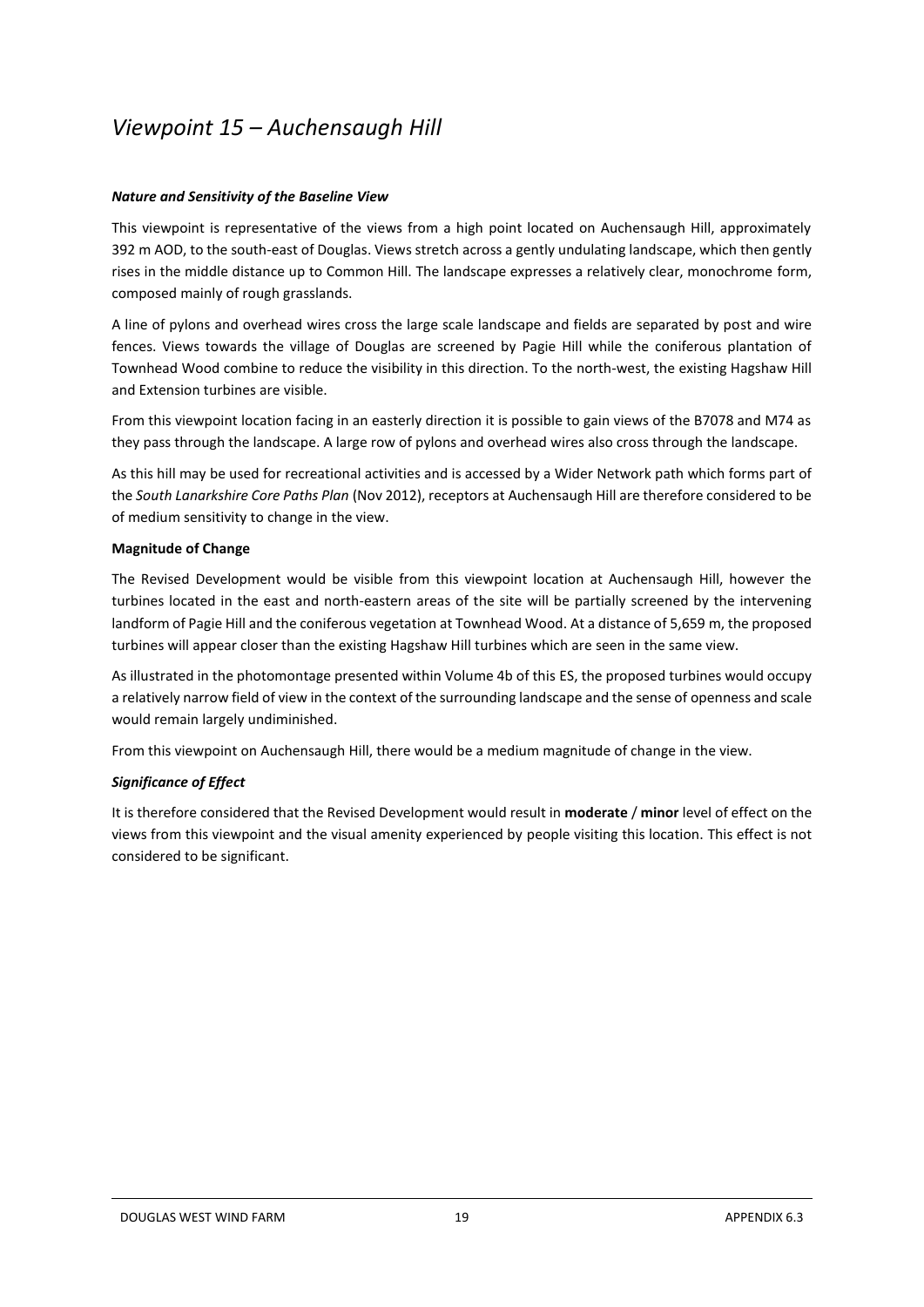# <span id="page-21-0"></span>*Viewpoint 16 – A721 near Kilncadzow*

#### *Nature and Sensitivity of the Baseline View*

This viewpoint is representative of the views from the A721. The viewpoint is located adjacent to the Hill of Kilcadzow along the A721 which travels between Carluke and Carnwath. On a clear day, when long distance views can be gained in a southerly direction, views extend across a predominantly rural working landscape. From this viewpoint the land slopes away to the south to a relatively flat landscape, only rising in the far distance. The pastoral fields have clear straight boundaries, defined by post and wire fences, scattered trees and tree belts. Large blocks of coniferous plantations appear frequently throughout the landscape.

Farmsteads and villages can be seen throughout the landscape to the south-west, interspersed with deciduous and coniferous vegetation.

Broad views across the landscape are available from this elevated position on the A721, however there is a sense that the landscape is very much a working rural and productive landscape.

As this viewpoint is representative of a major road, the users of the road are considered to be of low sensitivity to change in the view.

#### *Magnitude of Change*

On clear days when views are available beyond the middle distance ridge line, the Revised Development will be visible. The turbines would occupy a relatively narrow field of view and in the context of the intervening broad landscape the sense of scale experienced from this elevated position would remain.

The proposed turbines will reinforce the existing human influence that is visible within the landscape, rather than introduce an additional human influence or feature into an otherwise natural landscape.

The rotation of the blades would to some extent draw attention towards the site, however at a distance of approximately 16,891 m; the turbines would not be so prominent in the landscape that they would prevent or detract from the understanding or appreciation of the underlying and surrounding landscape.

From this viewpoint there will be a low magnitude of change in the view.

#### *Significance of Effect*

It is therefore considered that the Revised Development would result in a **minor** level of effect on the views from this viewpoint and the visual amenity experienced by people travelling along the A721 at this point. This effect is not deemed to be significant.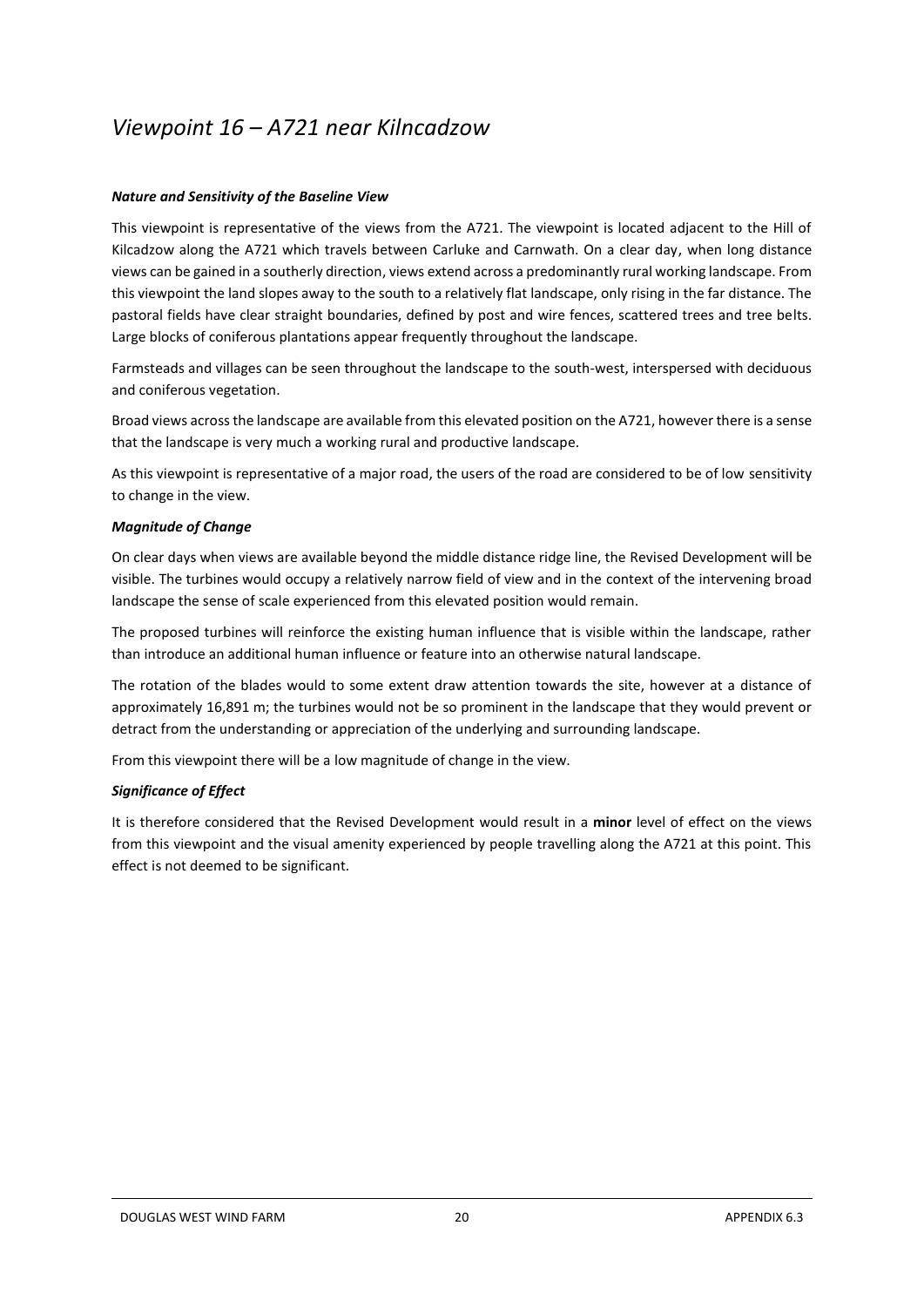### <span id="page-22-0"></span>*Viewpoint 17 – Forth*

#### *Nature and Sensitivity of the Baseline View*

This viewpoint is representative of the views from properties located on the southern side of Forth which experience clear views towards the site. In reality, the residential properties will experience predominantly oblique views towards the Revised Development.

Properties on the southern edge of Forth are situated at a slightly elevated position and as views extend past the urban edge of Forth the landform descends away to the south-east. A relatively large area of Forestry Commission woodland is located in close proximity to the south-eastern edge of the village, however, due to the sloping landform; views remain open and clear to the south and south-west.

Views beyond the coniferous plantation extend over a rural working landscape. Broken tree belts and hedgerows provide field boundaries to large scale pastoral fields. Farmsteads are dispersed across the landscape.

As this viewpoint represents the views of residential properties from the southern edge of Forth, the receptors are considered to be of high sensitivity to change in the view.

#### *Magnitude of Change*

From this viewpoint location the Revised Development will theoretically be visible in the landscape. However, at a distance of approximately 23,797 m, the proposed turbines will not form prominent features within the landscape. The turbines would be seen within the visual envelope of the existing Hagshaw Hill and Extension turbines, and Nutberry Wind Farm.

From this viewpoint there will be a very low magnitude of change in the view.

#### *Significance of Effect*

It is therefore considered that the Revised Development would result in a **minor** level of effect on the views from this viewpoint and the visual amenity experienced by residents of Forth. This is not deemed to be significant.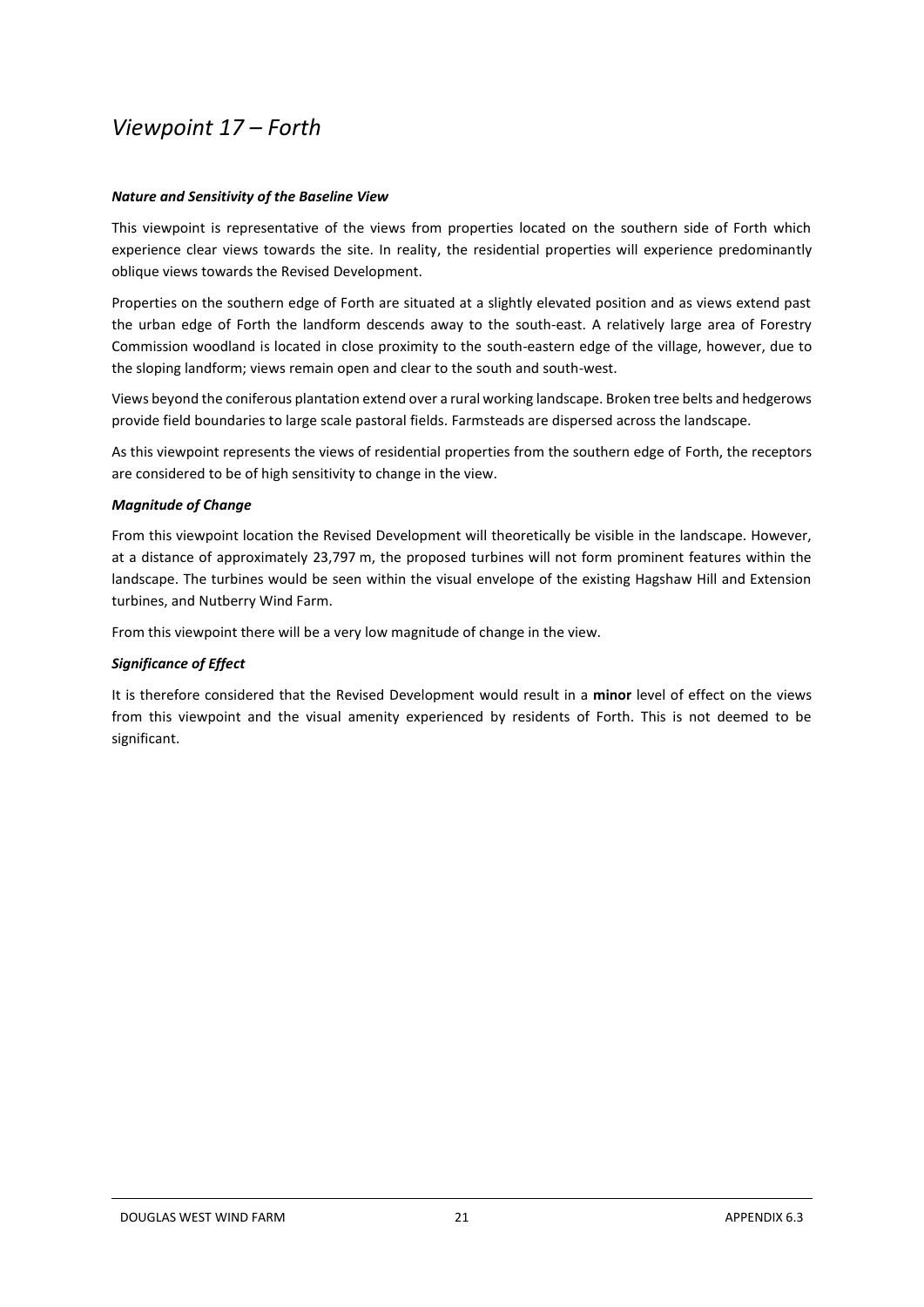### <span id="page-23-0"></span>*Viewpoint 18 – Little Sparta*

#### *Nature and Sensitivity of the Baseline View*

This viewpoint is representative of the views from Little Sparta, which is a 2 ha registered garden at Dunsyre in the Pentland Hills. In reality the large amount of vegetation found inside the garden would significantly screen views out of the garden. Therefore, the view illustrated here is very much a worst case scenario.

The view experienced from this viewpoint extends across a rural and relatively remote landscape with few human influences. The foreground of the view is composed of rough grasslands in quite a sparse landscape. Field boundaries are defined by post and wire fences. Some telegraph poles are visible crossing the landscape and sheep can be seen grazing.

In the distance, mature vegetation is introduced to the landscape, sweeping through the valleys in the distance. This vegetation consists of large coniferous plantations and substantial tree belts. In the far distance, hills rise up to form the skyline. Some isolated farmsteads can be seen throughout the landscape.

As this viewpoint represents the view from the immediate vicinity of a registered garden, the visitors to the gardens are considered to be of very high sensitivity to change in the view.

#### *Magnitude of Change*

On clear days when views are available towards the Revised Development, the proposed turbines will be visible as relatively small elements in the far distance. They are seen in combination with the Hagshaw Hill and Extension turbines which sit higher on the ridgeline than the proposed turbines. The proposed turbines will be approximately 27,837 m from this viewpoint location. Intervening landform and vegetation will screen a significant proportion of the Revised Development.

From this viewpoint there will be a very low magnitude of change in the view.

#### *Significance of Effects*

It is therefore considered that the Revised Development would result in no more than a **minor** level of effect on the views from this viewpoint and the visual amenity experienced by people visiting Little Sparta. This is not deemed to be significant due to the limited opportunities to view the wider landscape from the gardens.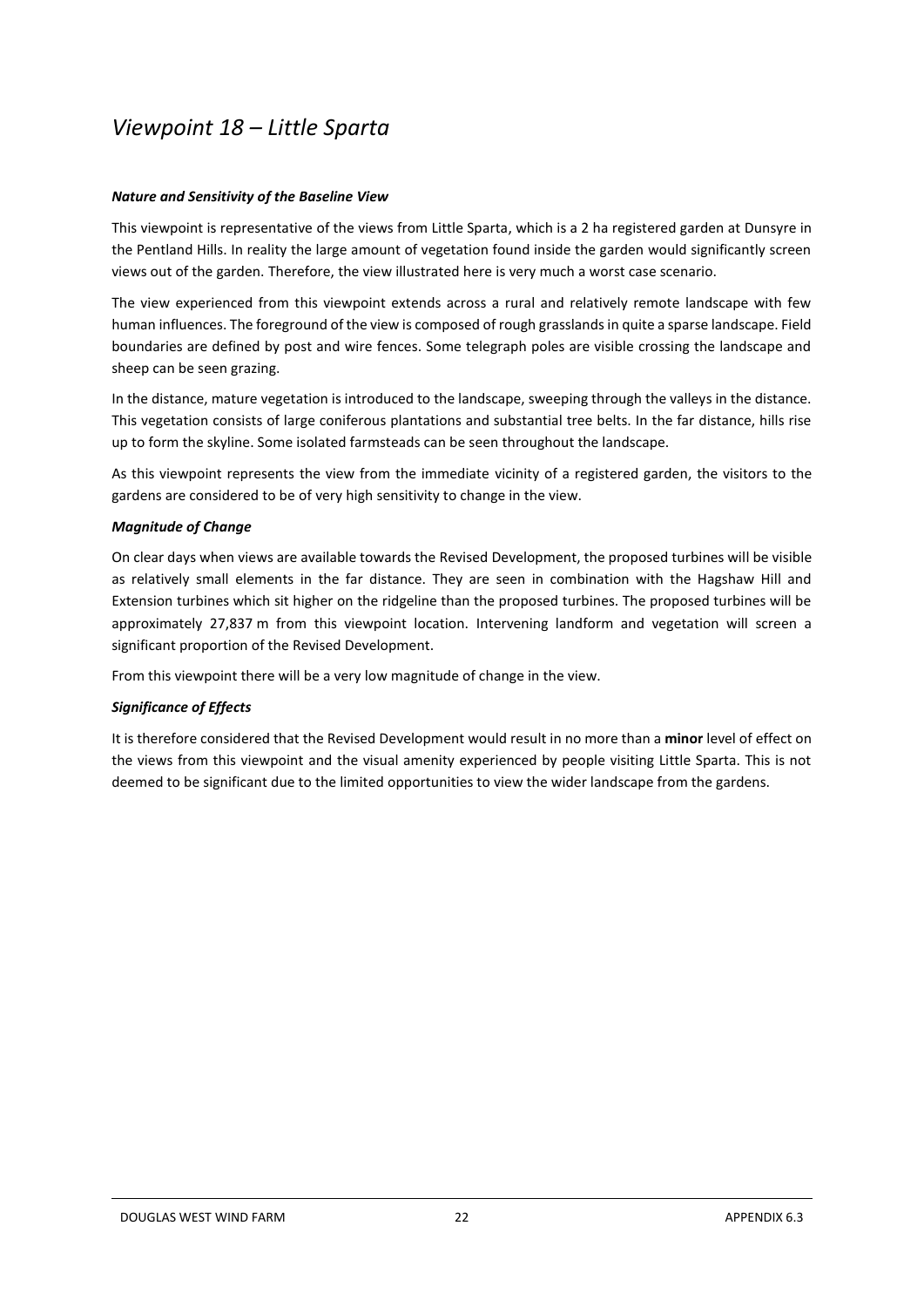# <span id="page-24-0"></span>*Viewpoint 19 – Quothquan near Biggar Common*

#### *Nature and Sensitivity of the Baseline View*

This viewpoint is representative of the views from the vicinity of Quothquan Law near Biggar Common. This viewpoint is located approximately 17,234 m to the east of the Revised Development and provides long distance panoramic views of the surrounding landscape.

The views of the intervening landscape in the direction of the Revised Development are notably influenced by human activity including the presence of the village of Thankerton and the mix of arable and pastoral farmland. The River Clyde forms a notable feature while the view towards Tinto Hill is a significant focal point from this location. Vegetation is relatively sparse but large blocks of coniferous woodland can be seen scattered across the landscape along with many isolated farmsteads.

The existing wind farms at Hagshaw Hill and Nutberry can be seen in the far distance; however, they are not particularly prominent from this distance.

As this viewpoint represents a local vantage point, it is considered to be of high sensitivity to change.

#### *Magnitude of Change*

From this viewpoint location, the majority of the proposed turbines will be screened by the intervening landform. Slight additional screening is provided by coniferous plantation vegetation. It is assessed that the hubs of 2 turbines will be visible from this location at a distance of over 17 km.

The Revised Development would not form particularly prominent features in the landscape when observing the existing situation experienced which includes the Hagshaw Hill and Nutberry Wind Farms. The elements of the Revised Development would occupy a relatively narrow field of view and in the context of the wider panoramic views available with the principal sense of openness and scale in the landscape remaining. The rotation of the blades may, to some extent draw attention towards them, but not at the expense of an appreciation or enjoyment of the surrounding landscape.

After analysing the existing view and assessing the addition of the Revised Development, receptors visiting Quothquan Law would experience a very low magnitude of change in the view.

#### *Significance of Effect*

It is therefore considered that the Revised Development would result in a **minor** level of effect from this viewpoint and the visual amenity experienced by people visiting Quothquan Law. This effect is not deemed to be significant.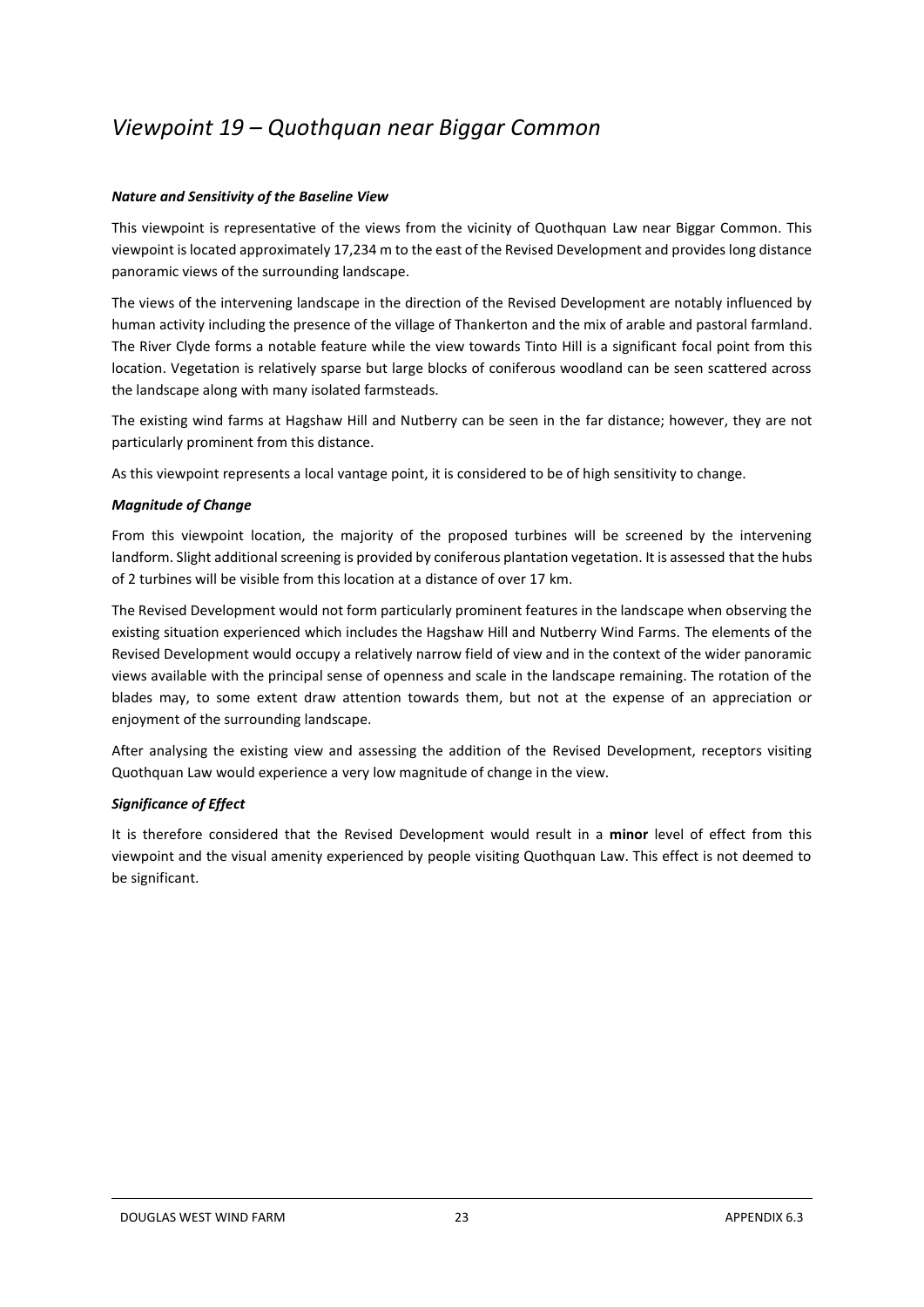### <span id="page-25-0"></span>*Viewpoint 20 – Brocketsbrae*

#### *Nature and Sensitivity of the Baseline View*

This viewpoint is representative of the views from the vicinity of the properties at Brocketsbrae along Brocketsbrae Road.

The photograph presented within Volume 4b of this ES illustrates the availability for clear views towards the Revised Development site, where front garden and roadside vegetation does not obscure views.

From this viewpoint, the primary experience is that of a view across a rural landscape which includes fields of rough grassland pasture, wooden fence boundaries, telegraph poles with overhead wires and the built form of properties. An agricultural shed associated with Lesmahagow and some scattered farmsteads are also visible. Vegetation primarily consists of rough, overgrown grassland and some scrub. In the distance an area of plantation rises to the skyline as the land rises up to Henry's Hill. The Hagshaw Hill and Extension turbines appear to all be situated at the top of Henry's Hill and follow the contours of the hillside. Additionally, the Nutberry turbines can be seen as a uniform row.

As the viewpoint represents the view from residential properties located at Brocketsbrae, it is considered to be of high sensitivity to change in the view.

#### *Magnitude of Change*

From this viewpoint, the Revised Development will be partially screened by intervening deciduous vegetation and undulating topography.

At a distance of approximately 6,717 m from the nearest turbine the proposed turbines would form new features in the view in a southerly direction. They would be seen partially back-clothed by the hillside and coniferous plantation and in the context of existing wind turbine development.

Each of the hubs of the Revised Development are theoretically visible however, a combination of landform screening and vegetation filtering the view will reduce the level of visibility available of the Revised Development. The bases of the proposed turbines are screened by the intervening landform and it is assessed that the Revised Development would be partially visible with views of most of the turbines significantly filtered during the winter months with visibility reduced further due to intervening vegetation during late spring through to early autumn. The proposed turbines occupy a relatively narrow horizontal field of view which is interrupted by vegetation and the visible turbines will be seen as an evenly spaced row of turbines.

The introduction of the Revised Development would result in a worst-case medium magnitude of change in the view from this location.

#### *Significance of Effect*

It is therefore considered that the Revised Development would result in a **moderate** level of effect from this viewpoint. This effect is not deemed to be significant in EIA terms due to the distance between the site and the properties and the combined layers of intervening landform and vegetative screening.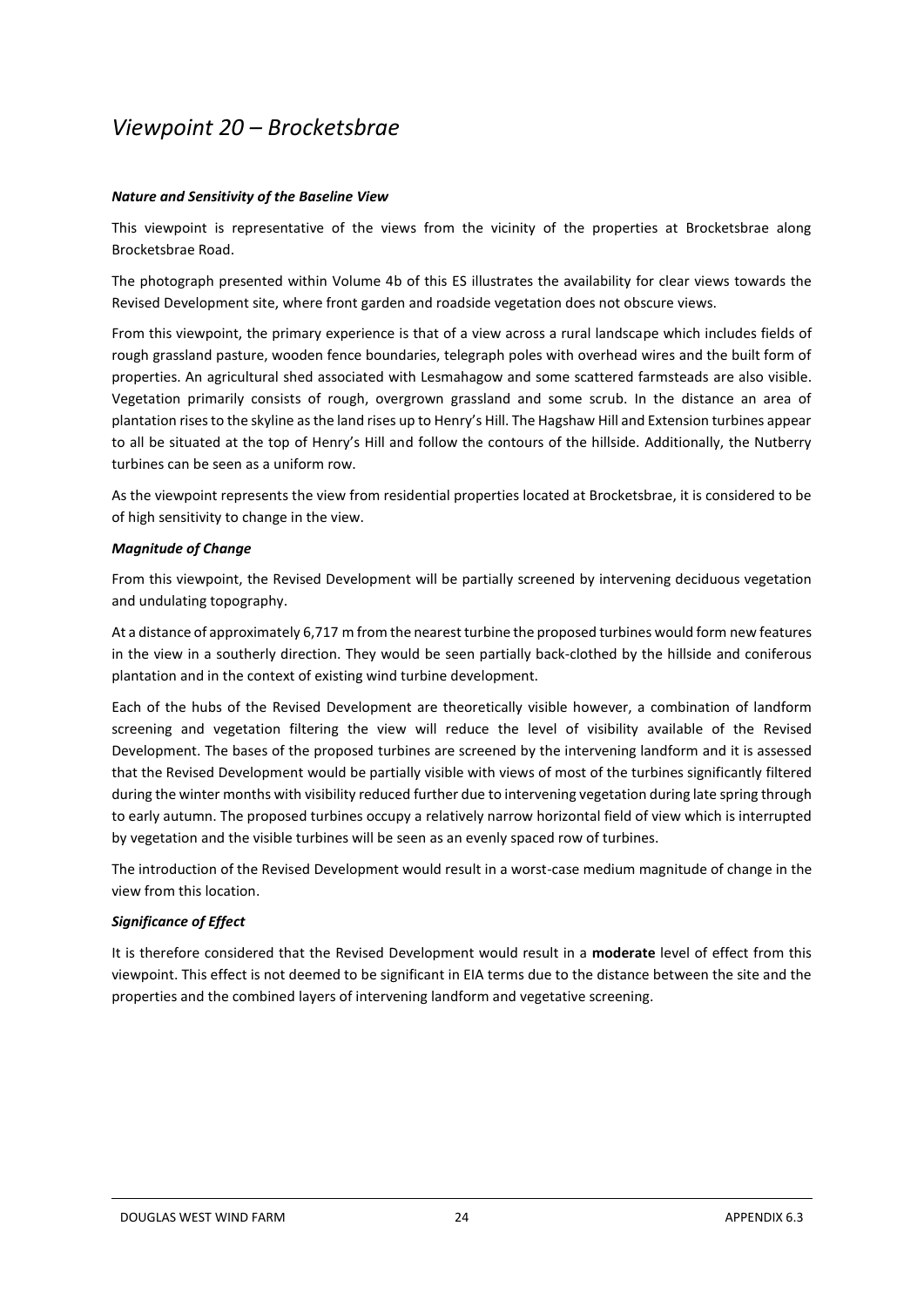# *Summary of Effects*

#### **Table A6.3.1 - Summary of Operational Effects on Assessment Viewpoints**

<span id="page-26-0"></span>

| Name/Receptor                 | <b>OS Grid Ref</b> | <b>Distance to</b><br>nearest turbine | No. of hubs<br>theoretically<br>visible | No. of blade tips<br>theoretically<br>visible | Sensitivity | <b>Magnitude of</b><br>Change | <b>Level of Effect</b>            | Significant |
|-------------------------------|--------------------|---------------------------------------|-----------------------------------------|-----------------------------------------------|-------------|-------------------------------|-----------------------------------|-------------|
| 1. Braehead, Coalburn         | 281512<br>634519   | 1,376 m to T04                        | 13                                      | 13                                            | High        | High                          | Major                             | Yes         |
| 2. M74 Overbridge             | 284562<br>635389   | 3,358 m to T07                        | 13                                      | 13                                            | Medium      | High                          | Moderate                          | Yes         |
| 3. Monument at Douglas Castle | 284119<br>631737   | 1,743 m to T09                        | 11                                      | 13                                            | High        | High                          | Major                             | Yes         |
| 4. Douglas                    | 283541<br>631002   | 1,610 m to T09                        | 9                                       | 13                                            | High        | High                          | Major                             | Yes         |
| 5. B7078 south of Lesmahagow  | 283190<br>637213   | 4,372 m to T09                        | 13                                      | 13                                            | Medium      | High                          | Moderate                          | Yes         |
| 6. A70 Rigside                | 287701<br>635190   | 5,709 m to T07                        | 13                                      | 13                                            | High        | Medium                        | Moderate                          | <b>No</b>   |
| 7. Black Hill                 | 283198<br>643547   | 10,527 m to T04                       | 13                                      | 13                                            | High        | Medium                        | Moderate                          | No          |
| 8. Hyndford Bridge            | 291447<br>641479   | 12,495 m to T07                       | 13                                      | 13                                            | High        | Low to Medium                 | Moderate/<br>Minor to<br>Moderate | No          |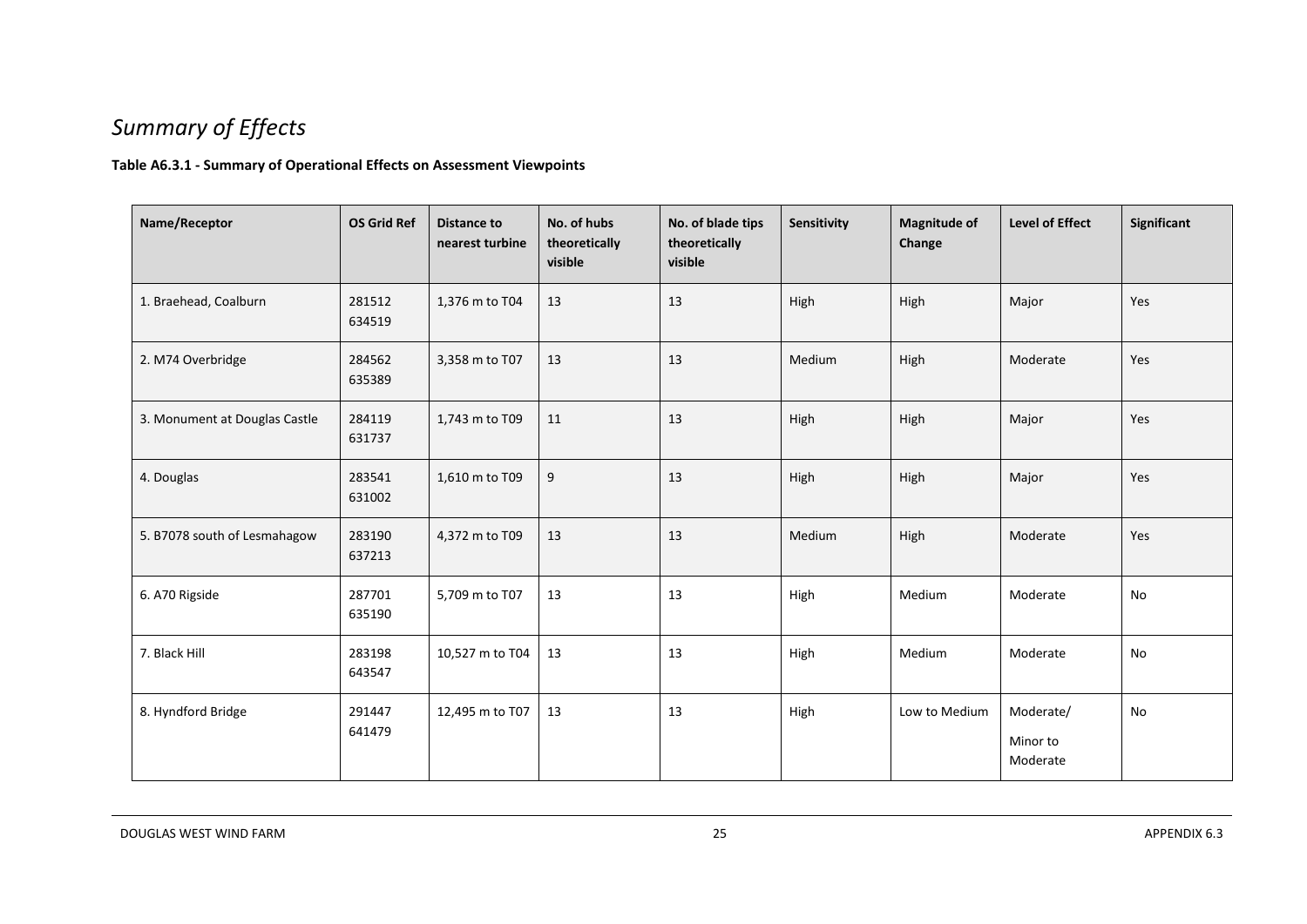| Name/Receptor                            | <b>OS Grid Ref</b> | <b>Distance to</b><br>nearest turbine | No. of hubs<br>theoretically<br>visible | No. of blade tips<br>theoretically<br>visible | Sensitivity | <b>Magnitude of</b><br>Change | <b>Level of Effect</b>     | Significant |
|------------------------------------------|--------------------|---------------------------------------|-----------------------------------------|-----------------------------------------------|-------------|-------------------------------|----------------------------|-------------|
| 9. Tinto Hill                            | 295320<br>634369   | 12,860 m to T07                       | 13                                      | 13                                            | Very High   | Low                           | Moderate                   | <b>No</b>   |
| 10. Motherwell Heritage Centre           | 275004<br>657069   | 24,451 m to T01                       | $\overline{2}$                          | 10                                            | Very High   | Very Low                      | Moderate/<br>Minor         | <b>No</b>   |
| 11. Culter Fell                          | 305283<br>629082   | 22,997 m to T07                       | 13                                      | 13                                            | High        | Very Low to<br>Low            | Moderate/<br>Minor         | <b>No</b>   |
| 12. Southern Upland Way,<br>Lowther Hill | 288768<br>610954   | 21,754 m to T13                       | 13                                      | 13                                            | High        | Very Low to<br>Low            | Moderate/Minor<br>to Minor | No          |
| 13. Coalburn Road, north of<br>Coalburn  | 281184<br>636214   | 3,074 m to T04                        | 13                                      | 13                                            | Medium      | High                          | Moderate/Major             | <b>Yes</b>  |
| 14. Glespin (on A70)                     | 282048<br>628728   | 2,797 m to T13                        | $\overline{7}$                          | 9                                             | Medium      | Low                           | Moderate/<br>Minor         | <b>No</b>   |
| 15. Auchensaugh Hill                     | 285337<br>627198   | 5,659 m to T10                        | 12                                      | 13                                            | Medium      | Medium                        | Moderate/<br>Minor         | No          |
| 16. A721 near Kilncadzow                 | 289047<br>648400   | 16,891 m to T06                       | 13                                      | 13                                            | Low         | Low                           | Minor                      | No          |
| 17. A706 Forth                           | 294044<br>653642   | 23,739 m to T06                       | 12                                      | 13                                            | High        | Very Low                      | Minor                      | No          |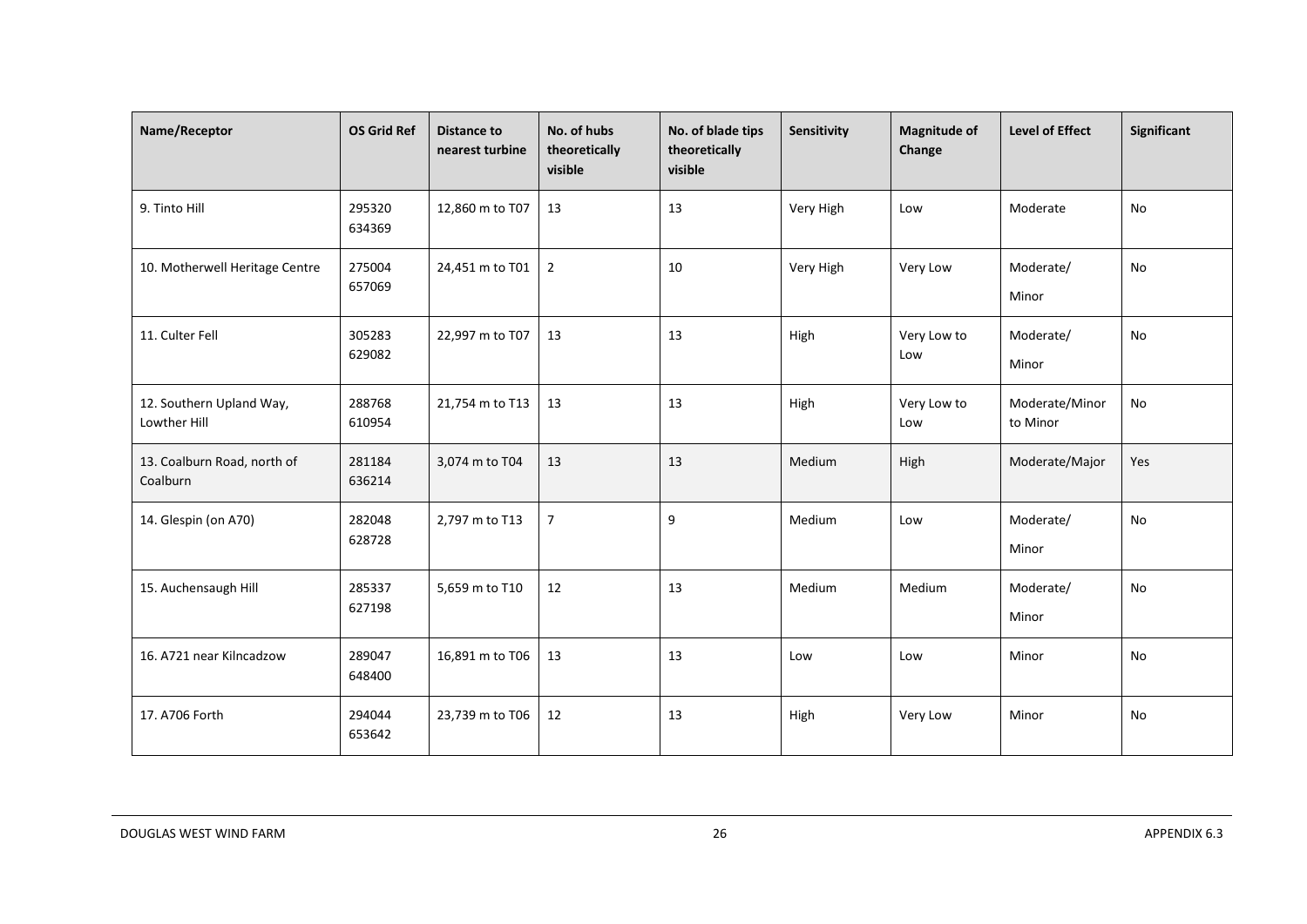| Name/Receptor                       | <b>OS Grid Ref</b> | Distance to<br>nearest turbine | No. of hubs<br>theoretically<br>visible | No. of blade tips<br>theoretically<br>visible | Sensitivity | <b>Magnitude of</b><br>Change | <b>Level of Effect</b> | Significant |
|-------------------------------------|--------------------|--------------------------------|-----------------------------------------|-----------------------------------------------|-------------|-------------------------------|------------------------|-------------|
| 18. Little Sparta                   | 305250<br>648826   | 27,739 m to T07                | -4                                      | 9                                             | Very High   | Very Low                      | Minor                  | No          |
| 19. Quothquan near Biggar<br>Common | 298822<br>638422   | 1,7234 m to T07                | -4                                      | 13                                            | High        | Very Low                      | Minor                  | No          |
| 20. Brocketsbrae                    | 282288<br>639824   | 6,717 m to T04                 | 13                                      | 13                                            | High        | Medium                        | Moderate               | No          |